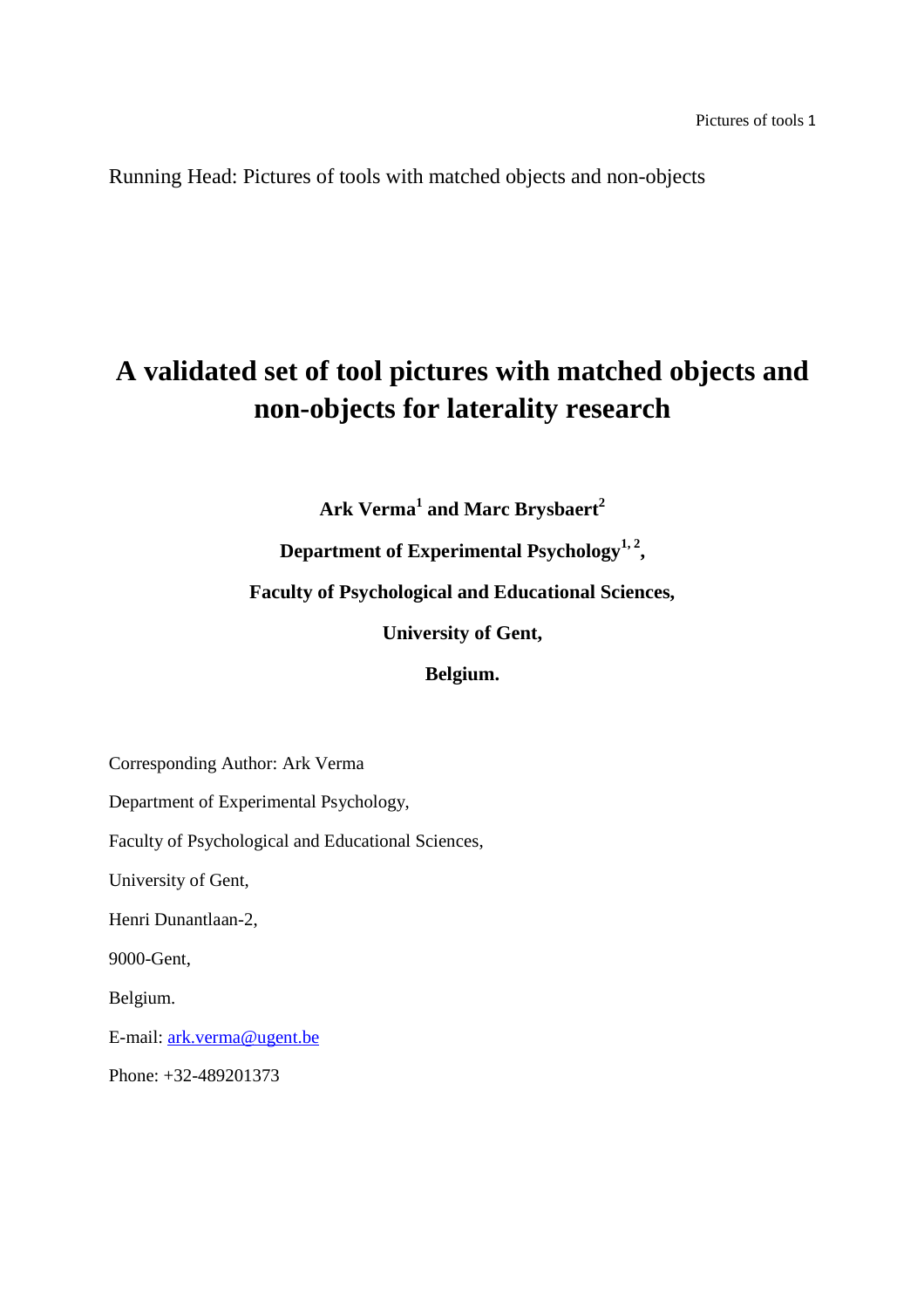#### **Abstract**

Neuropsychological and neuroimaging research has established that knowledge related to tool use and tool recognition is lateralized to the left cerebral hemisphere. Recently, behavioral studies with the visual half field technique have confirmed the lateralization (Verma & Brysbaert, 2011; Garcea, Almeida & Mahon, 2012). A limitation of this research was that different sets of stimuli had to be used for the comparison of tools to other objects, and objects to non-objects. Therefore, we developed a new set of stimuli containing matched triplets of tools, other objects, and non-objects. With the new stimulus set we successfully replicated the findings of no visual field advantage for objects in an object recognition task, combined with a significant right visual field advantage for tools in a tool recognition task. The set of stimuli is available as supplementary materials to this article.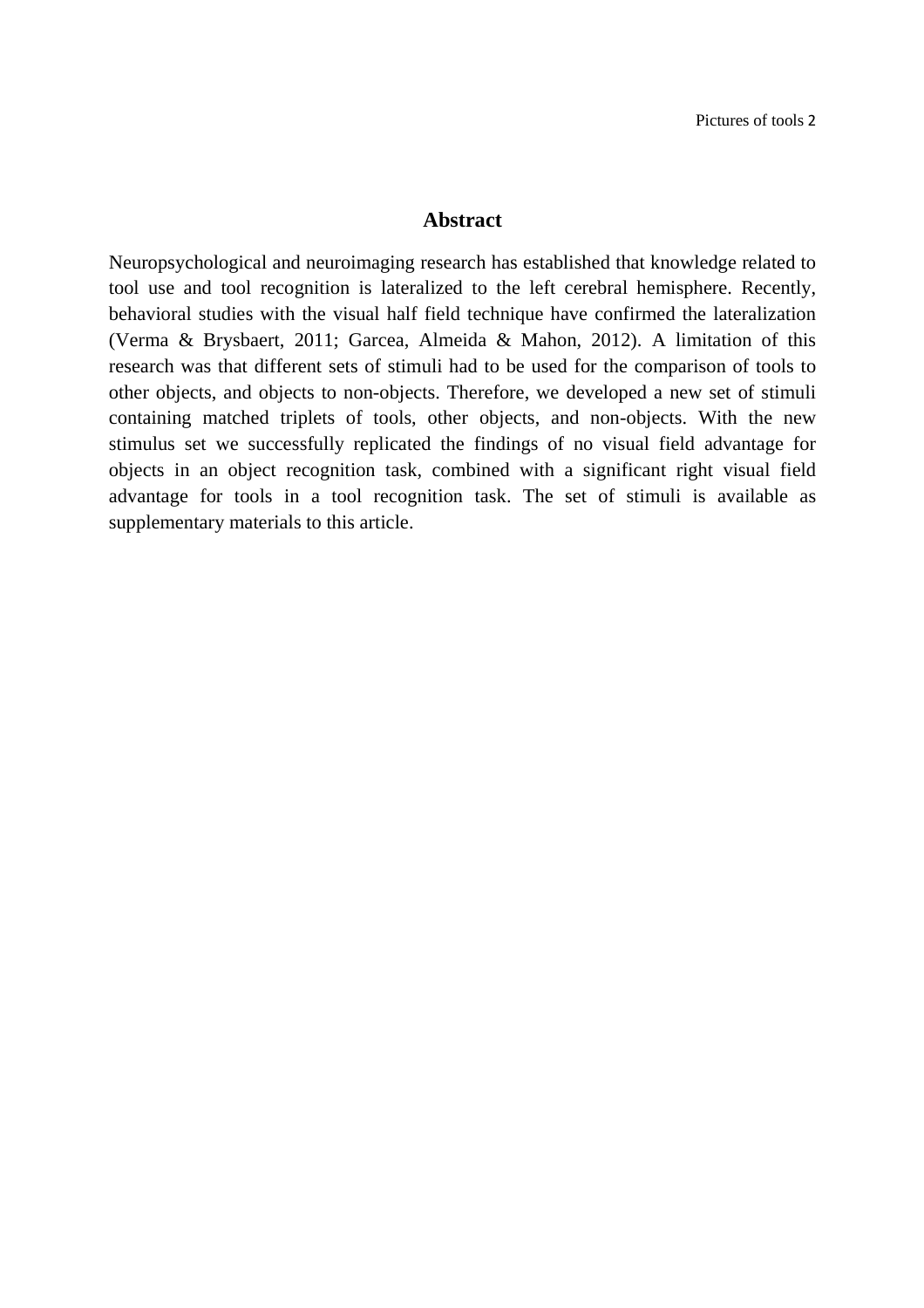# **A validated set of tool pictures with matched objects and non-objects for laterality research**

Manufacturing and using tools have been considered important milestones in the evolution of the human brain and date back at least 2.5 million years (Ambrose, 2001). Although tool use has been considered as a typically human skill (Oakley, 1956), there is evidence that many species ranging from birds (Lefebvre, Nicolakakis, & Boire, 2002) to elephants (Hart, Hart, McCoy & Sarath, 2001), crows (Hunt, 1996), orangutans (van Schaik, Ancrenaz, Borgen Galdikas, Knott, Singleton, Suzuki, Utami & Merill, 2003), capuchin monkeys (Westergaard and Fragaszy, 1987), dolphins (Krutzen, Mann, Heithaus, Connor, Beider & Sherwin, 2005) and chimpanzees (Boesch and Boesch, 1990) engage in various forms of tool use.

Several definitions have been offered to differentiate "tools" from other objects and "tool use" from other types of behavior. For example: an early definition of tool use offered by Jane Goodall describes tool use as, "the use of an external object as a functional extension of the mouth or beak, hand or claw, in the attainment of an immediate goal" (van Lawick-Goodall, 1970, page 195). Alcock (1972, page 464) defines tool use as "the manipulation of an inanimate object, not internally manufactured, with the effect of improving an animal's efficiency in altering the form or position of some separate object". Finally, Beck (1980, page 10) defines tool use as "the external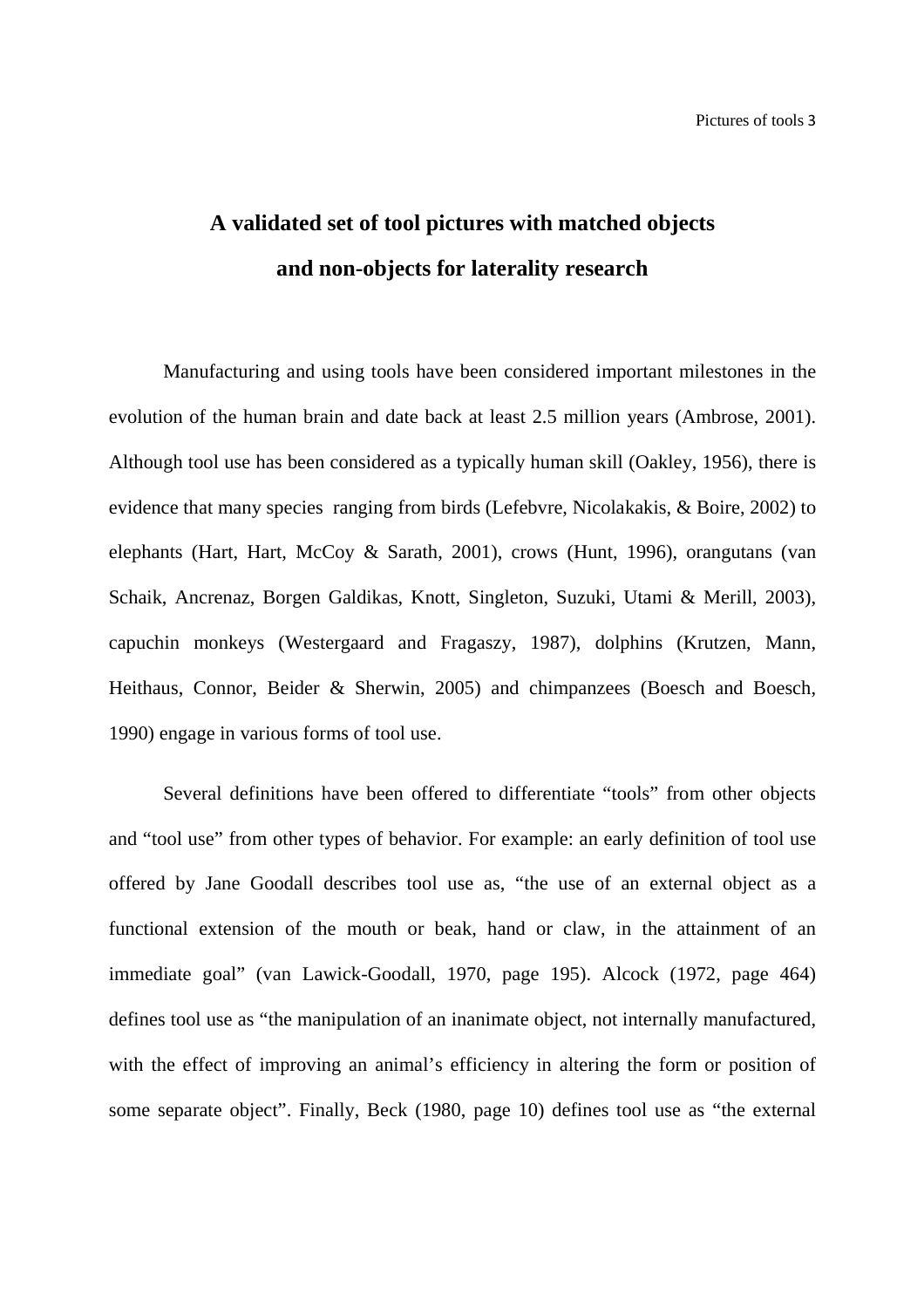employment of an unattached environmental object to alter more efficiently the form, position or condition of another object, another organism, or the user itself when the user holds or carries the tool during or just prior to use and is responsible for the proper and effective orientation of the tool". However, Preston (1998) observes that various definitions of tool use basically attempt to formalize for scientific purposes a "folk category" of tool use which underwrites the definitions of "tools" found in dictionaries, and hence are simply 'inadequate'. Indeed, many examples of animal and human behavior can be cited that may not be covered within these definitions.

To paraphrase the various possible definitions of tools and tool use that differ in their scope and usefulness (read Preston, (1998) & Amant & Horton, (2008) for a detailed discussion), a "tool" has to be an "external", "inanimate" object employed by a user for a "goal-directed" action. For the purpose of the current study we followed a definition of tools proposed by Frey (2007), who defines "tools as manipulable objects that are used to transform an actor's motor output into predictable mechanical actions in order to attain specific goals". Accordingly, all objects presented as tools in our study were man-made, hand manipulable and had typical and well-established uses. For example: a hammer is typically associated with driving nails. Hence, in the current study the tools are defined in "typical" contexts so that we can interpret the consequent findings in a constrained frame of reference and avoid ambiguity.

Even though a variety of species have been reported to be engaged in tool use, the understanding and use of tools in humans goes far beyond the animal skills. Evidence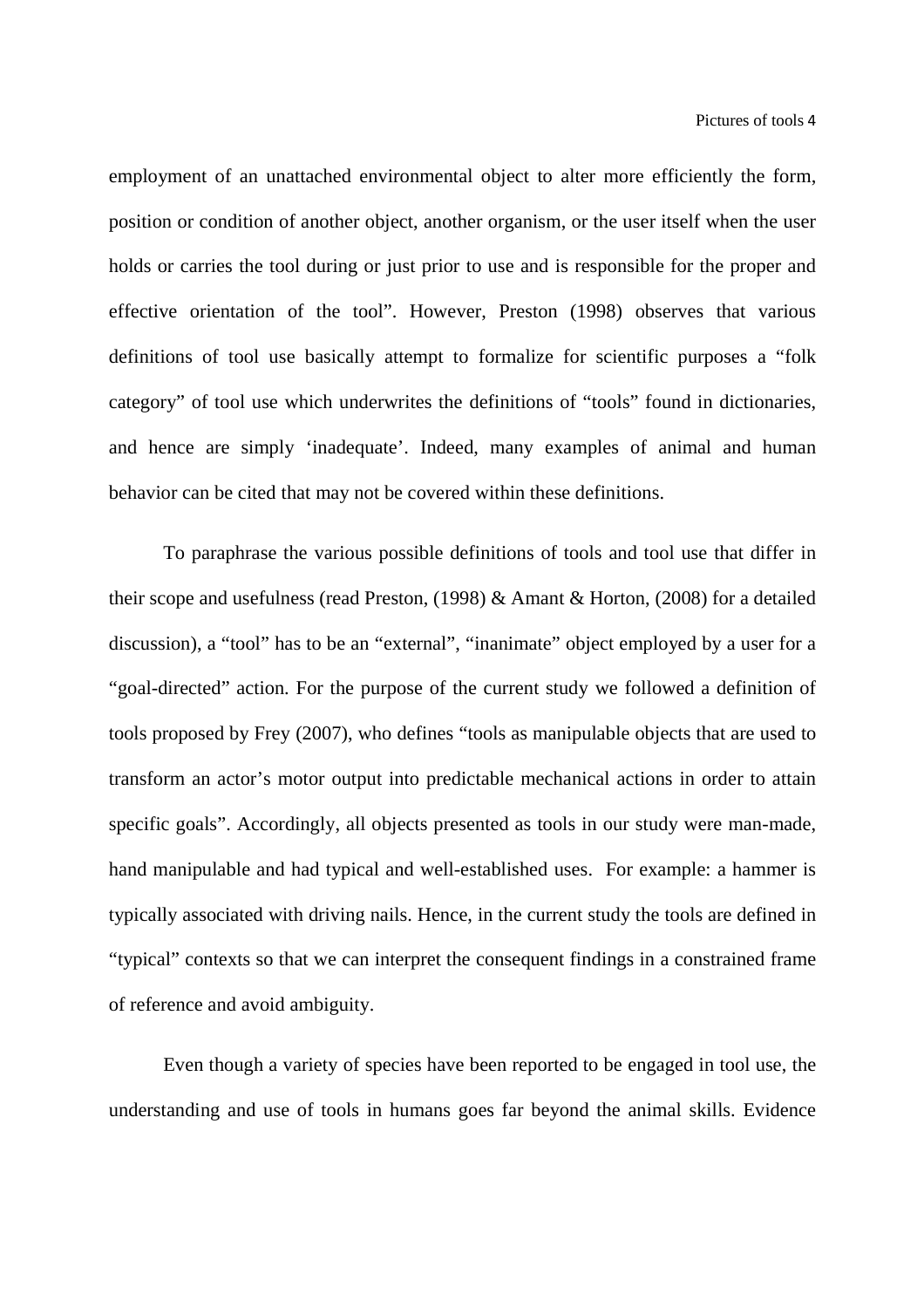indicates that humans possess specialized neuronal mechanisms allowing them to understand the functional properties of tools, both simple and complex (Frey, 2007). Not only does the human brain have dedicated regions for tool use, these regions are lateralized to the left hemisphere, which is also the dominant hemisphere for language and related functions (Lewis, 2006, Frey 2004). Indeed, a lot of evidence from clinical studies indicates a major role of the left hemisphere of the brain in accessing and processing the knowledge of tools and tool use. For instance, Hermsdorfer, Li, Randerath, Goldenberg & Johanssen (2012) found that patients with left hemisphere stroke exhibited reduced hand rotation at the bowl and the plate in pantomiming as well as actual use. Randerath, Goldenberg, Spijkers, Li & Hermsdorfer (2010) found a large area of lesion overlap in the left supramarginal gyrus for patients with impaired tool use whereas lesion overlap in the left inferior frontal gyrus and left angular gyrus for patients who were impaired in tool grasping. Also, Goldenberg & Spatt (2009) observed that parietal lesions involving the left supramarginal gyrus impaired tool use (both common and new) and left frontal lesions affected tool use and tool knowledge. Further, Osiurak et al. (2009) found that left brain damaged patients had more difficulties on the unusual use of objects when compared to healthy controls or right brain damaged patients. Finally, Goldenberg, Hermsdorfer, Glindemann, Rorden, and Karnath (2007) examined 44 patients with left sided cerebrovascular accidents, and found that lesions in the inferior frontal gyrus and adjacent portions of the insula and precentral gyrus led to defective pantomiming ability.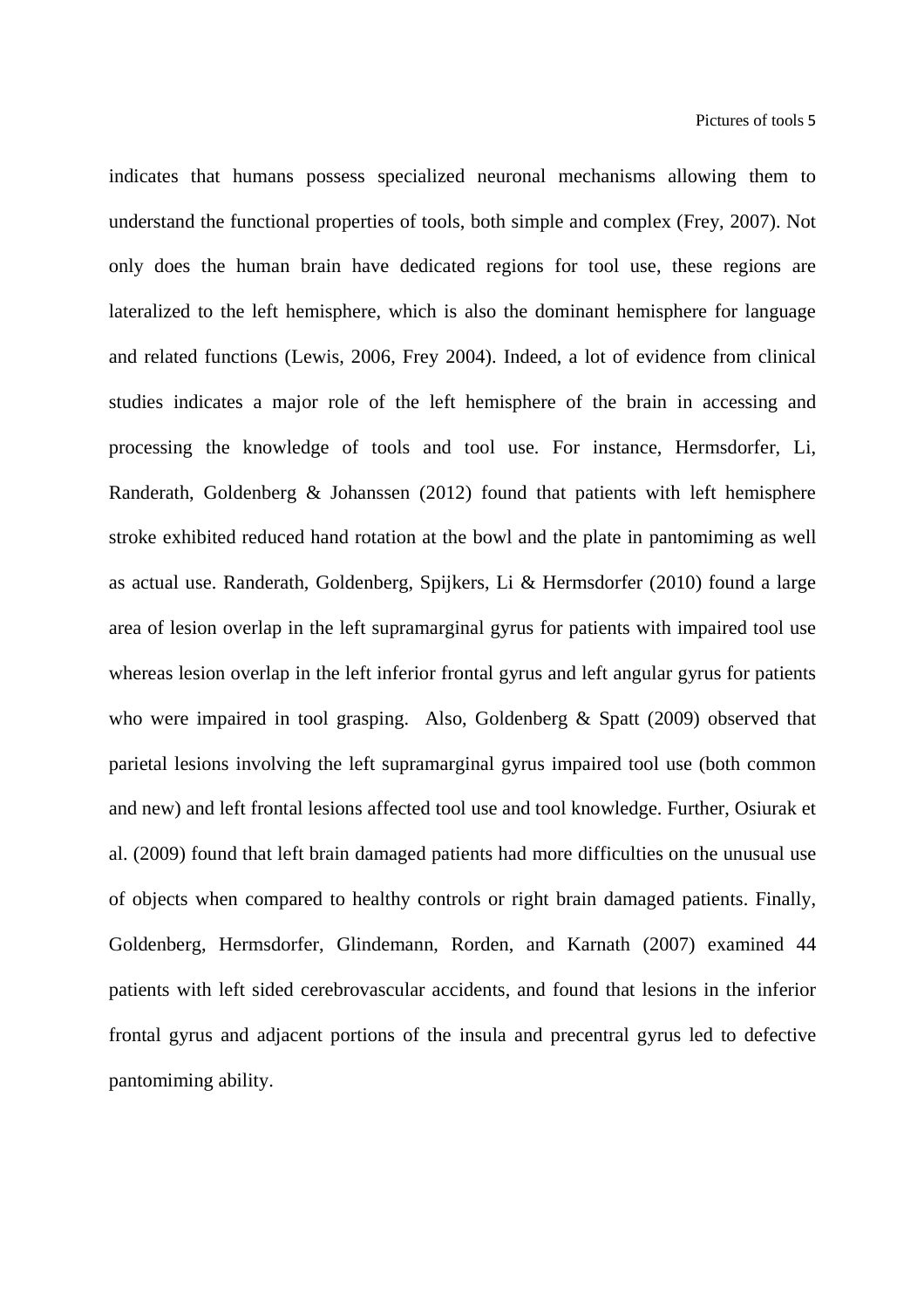Adding to the evidence from clinical studies, large number of neuroimaging studies also demonstrate greater involvement of left hemisphere areas in tasks related to tool knowledge and use.

Typically, in neuroimaging research, participants are asked to pantomime specific tool operations, and the brain activity related to these movements is compared with that of repetitive limb movements (Choi, Na, Kang, Lee, Lee & Na, 2001), meaningful hand gestures (Fridman et al. 2006) or meaningless hand movements (Fridman, Immisch, Hanakawa, Bohlhalter, Waldvogel, Kansaku, Wheaton, Wu, and Hallett, 2006, Grezes & Decety, 2001). Other researchers present participants with pictures of tools vs. pictures of humans, animals, houses, faces, or even scrambled images, and measure the differences in brain activity (Beauchamp, Haxby & Martin, 2002; Chao, Haxby & Martin, 1999; Chao & Martin, 2000). It has been suggested that for such comparisons it is best to compare tools to other man-made objects, such as houses, because otherwise it is difficult to be sure that the observed differences in brain activity are specific to tool use or could be due to other categorical differences, such as that between man-made objects and natural, animate organisms (Kallebach, Brett, & Patterson, 2003).

Using a variety of tasks and paradigms, neuroimaging research has uncovered a range of left hemispheric cortical areas important for tool knowledge and tool-use behavior. For instance, the left ventral pre-central gyrus in the frontal lobe (ventral Premotor cortex, VPMCx), the left Intraparietal sulcus (IPS) in the posterior parietal cortex, and the posterior middle temporal gyrus (PMTG) either in the left hemisphere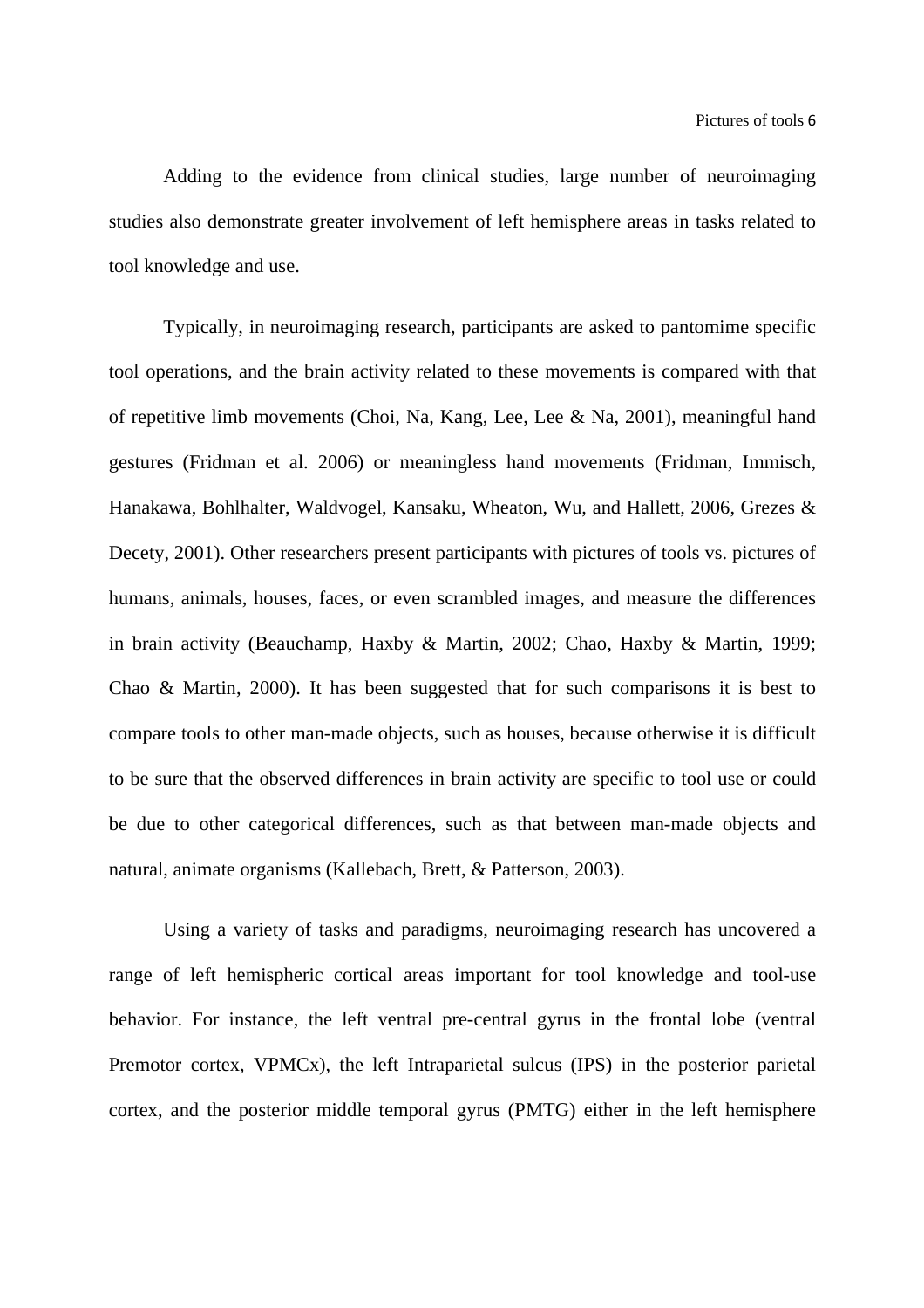alone or bilaterally (Beauchamp et al. 2002; Chao & Martin, 2000; Perani, Schnur, Tettamanti, Gorno Tempini, Cappa, and Fazio,. 1999) have been linked to toolidentification. Johnson-Frey, Newman-Norlund & Grafton (2005) reported that sites in the left inferior frontal, inferior parietal and posterior temporal cortices are involved in planning tool use regardless of the hand used. Finally, Kroliczak & Frey (2009) provided evidence that the left intraparietal sulcus, supramarginal gyrus, caudal superior parietal lobule and dorsal pre-motor cortices, are engaged in planning both transitive and intransitive actions.

While multiple accounts implicate the left hemisphere superiority in tool- related behavior, some evidence for right hemisphere contribution in tool processing has also been reported (Frey, 2008). Specifically, Hamilton & Grafton (2008) reported that right inferior parietal and right inferior frontal cortices area encode physical outcomes of actions in the real world. In a similar vein, Hartmann, Goldenberg, Daumuller & Hermsdorfer (2005) reported that right brain damaged patients had problems in keeping track of multiple step action sequences, which might be vital for tool-use behavior. Further, while Frey (2008) demonstrates activations in the left posterior parietal (pPar), dorsal and ventral premotor cortices along with middle frontal gyrus and frontal and posterior temporal cortices during tool use pantomimes; he also reports relatively smaller activations in the homologous right hemisphere sites. Also, left handed patients have been found to show signs of apraxia following right hemisphere lesions also (Valenstein & Heilman, 1979; Dobatao, Baron, Barriga, Pareja, Vela & Sanchez Del Rio, 2001).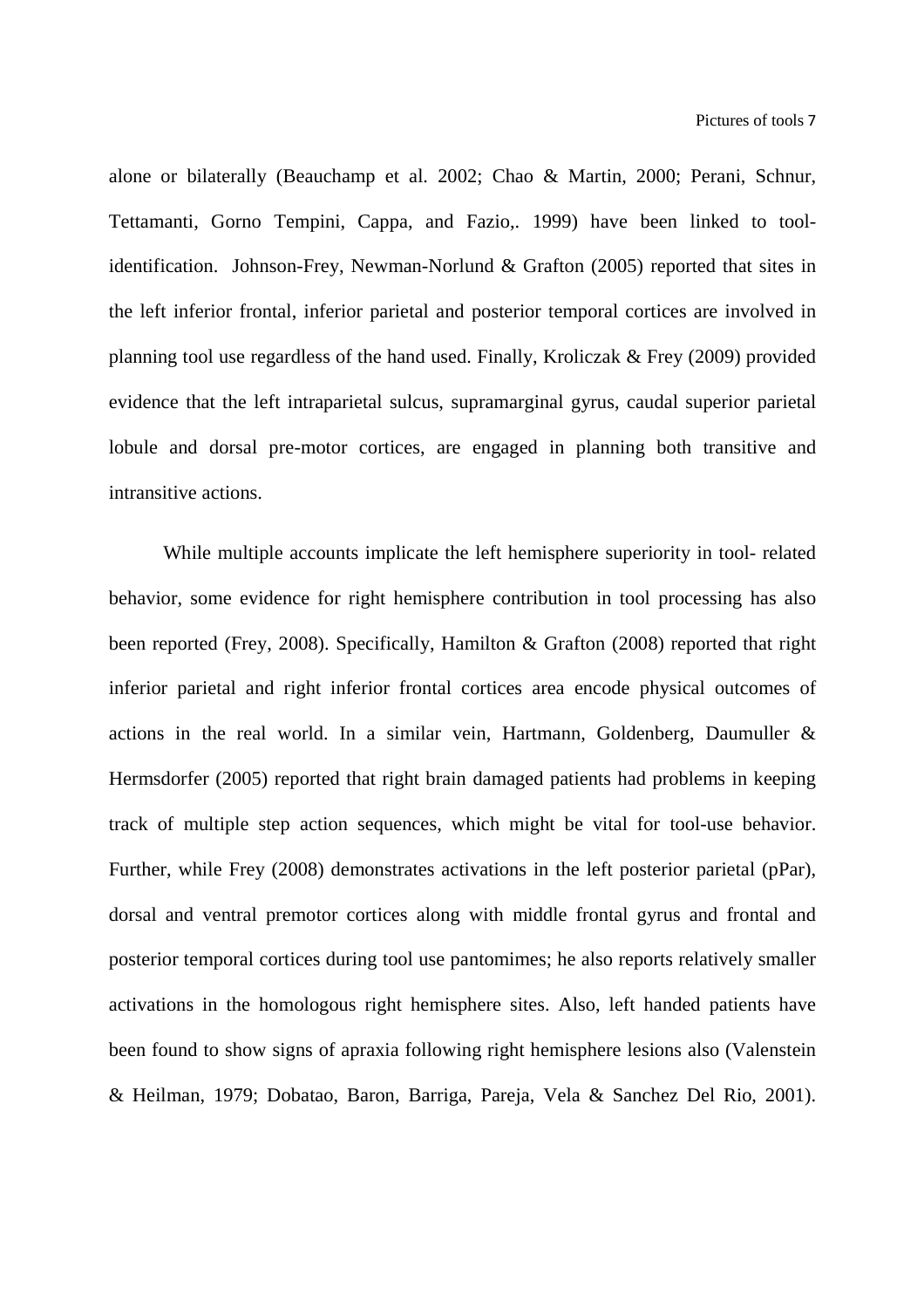Finally, left handed participants have also been reported to show greater recruitment of right parietal, frontal and temporal cortices than right handed participants while listening to the sounds made by hand-held tools versus the sounds made by animals, reflecting a possible automatic activation of praxis representations lateralized to the right hemisphere (Lewis, 2006).

Together, findings from clinical and neuroimaging research indicate that knowledge and skills related to tools, are represented in functionally specialized networks distributed majorly but not exclusively over the left hemisphere (Frey, 2004). Frey (2004) postulates two major networks i.e. *the conceptual network* that represents tool knowledge and consists of areas that display activation during semantic tasks and the *skill network* which consists of areas activated during retrieval of tool related skills. Major areas represented in the conceptual network include the left and right fusiform gyri, the left middle temporal and superior temporal gyrus, the left ventral premotor cortices, Brodmann's Areas 44/45 (Broca's area) and the left medial Frontal Gyrus. The conceptual network mediates tool observation, tool naming, action word generation and observing action goals. The skill network comprises of Brodmann's Areas 7, 39, 40, left medial and anterior inferior parietal sulcii, left dorsal premotor cortices and left medial frontal gyrus. The skill network accomplishes skill representation/retrieval, reaching, grasping and manipulation related activities (for a detailed description of the two networks, see Frey 2004). Tool-use behavior is accomplished by coordinated functioning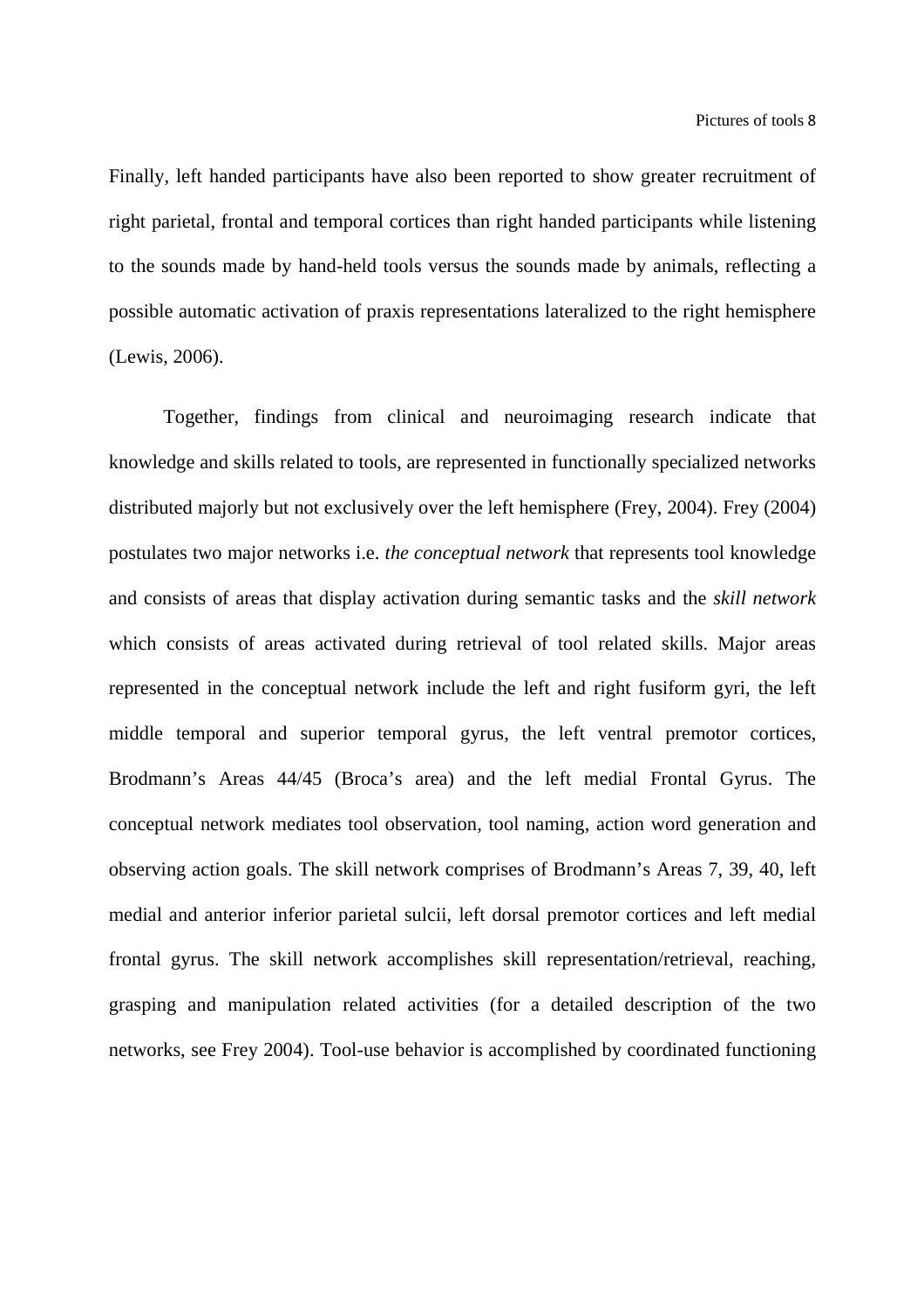of the smaller modules of these two networks, which carry out specific component functions (Frey, 2004).

To examine whether the lateralization of tool-use skills is affected by handedness, Frey, Funnell, Gerry and Gazzaniga (2005) examined the relationship between hand dominance and tool use skills by comparing a right-handed male and a left-handed female callosotomy patient and found a left hemisphere advantage for pantomiming actions associated with familiar tool-objects and pictures in both patients. Later, Frey (2008) concluded that tool-use behavior in majority of humans is lateralized to the left hemisphere, regardless of handedness.

Although tool-use lateralization appears to be unrelated to handedness, tool-use related behavior appears to be co-lateralized along with the linguistic capabilities of individuals. Recently, Vingerhoets, Alderweireldt, Vandemaele, Cai, Van der Haegen, Brysbaert, and Achten (2013) compared a group of typically lateralized individuals with left hemisphere speech dominance, to a group of atypically lateralized individuals with right hemisphere speech dominance (as assessed with fMRI) and found that the brain areas involved in tool pantomiming were lateralized to the same hemisphere as language production, regardless of handedness. Additional proof for the same was provided by Uomini & Meyer (2013), who demonstrated using fTCD that acheulean stone tool production and cued word generation caused almost identical cerebral blood flow lateralization in their participants; and concluded that stone tool making and language are served by common neural substrates.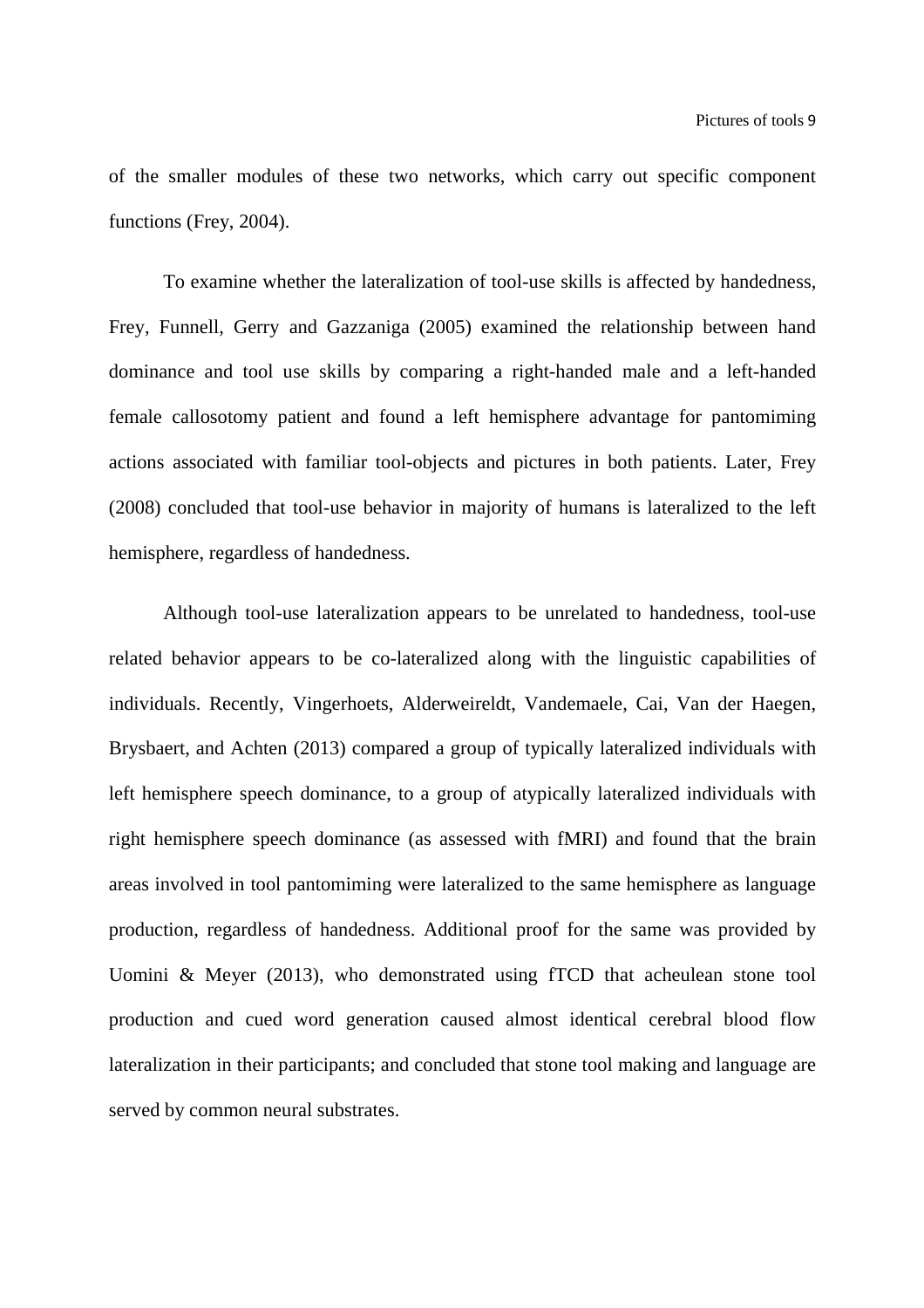Co-lateralization of tool-making or tool-use along with the linguistic capabilities of humans has been viewed as a significant clue to the co-evolution of both these behaviors in humans (Frey, 2008). Several authors (Corballis, 2009; Corballis, 2010; Corballis, Badzakova-Trajkov & Haberling, 2012; Stout & Chaminade, 2012) have explored hypotheses that propose that language evolved as a result of advances in manual praxis. More recently, it has been proposed that the human brain is endowed with a system of mirror neurons for observing and matching actions, which might be homologous to the macaque mirror neuron system (Rizollatti, 2005; Rizzollatti, Fogasi & Gallese, 2002). Further, it has been argued that this mirror system has aided the evolution of manual gestures (for e.g. grasping) into meaningful communicative symbols (akin to modern day sign-language) and later into full fledged language articulated using the vocal tracts in humans (Rizzollatti & Arbib, 1998; Arbib, 2002; Corballis, 2009, 2010). Researchers have also linked the incidence of population level right-handedness in humans and primates to the evolving culture of tool use that posed demands of manual dexterity both in tool production and manipulation (Corballis, 2009; Steele & Uomini, 2009). However, some authors are still looking for alternative explanations for the shared neural substrates of tool and language functions and even their proximity on the evolutionary time-scale (Stout & Chaminade, 2012). Finally, the *mirror system hypothesis* and its implications for co-evolution of language along with tool-use has been a topic of much speculation in the recent years and provides ample reason for researchers to engage with research both tool-use and language. Apart from a vast array of clinical and neuroimaging research the hemispheric dominance for tool use has also been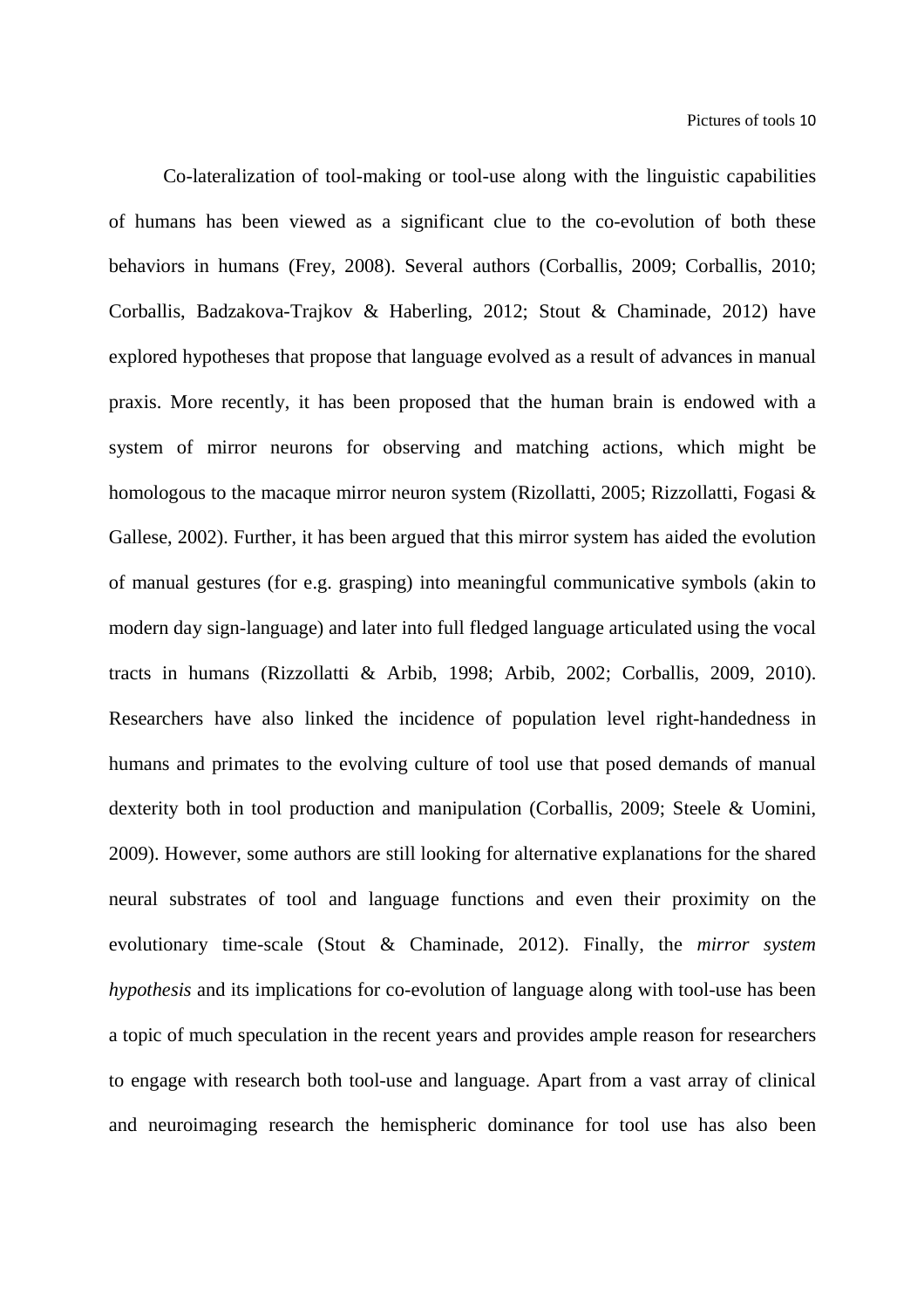examined in behavioral studies. Verma & Brysbaert (2011) used the visual half-field (VHF) paradigm, in which stimuli are presented to the left and to the right of the fixation point and participants have to respond to the stimuli. The authors found that while there was no visual field difference for object recognition, a significant right visual field (RVF) advantage was observed for tools in the tool recognition task, in line with the left hemisphere dominance for tool processing. Garcea, Almeida & Mahon (2012) used a lateralized masked priming paradigm to test for a visual half field asymmetry in tool processing. Using tools and animals as target stimuli and identical or scrambled versions of the targets as primes, they reported that there was a RVF advantage in priming effects for tool targets but not for animal targets.

Verma and Brysbaert (2011) argued that the strongest evidence for laterality of tool use in VHF studies is obtained when a tool recognition task is combined with an object recognition task. The prediction then is that a RVF advantage will be observed for tool recognition, together with no VHF advantage for object recognition. This pattern of results rules out the possibility that the RVF advantage for tool recognition is confounded by an uncontrolled variable (e.g., in the display of stimuli, in the participants' attention allocation, or in the fixation of the central stimulus). A problem for the approach, however, was that it was impossible to find matched pictures of tools, non-tool objects and non-objects from the same database. As a result, Verma & Brysbaert (2011) had to compare pictures of tools vs. non-object tools from one source with pictures of objects vs. non-objects from another source. A similar problem was present in Garcea, Almedia, and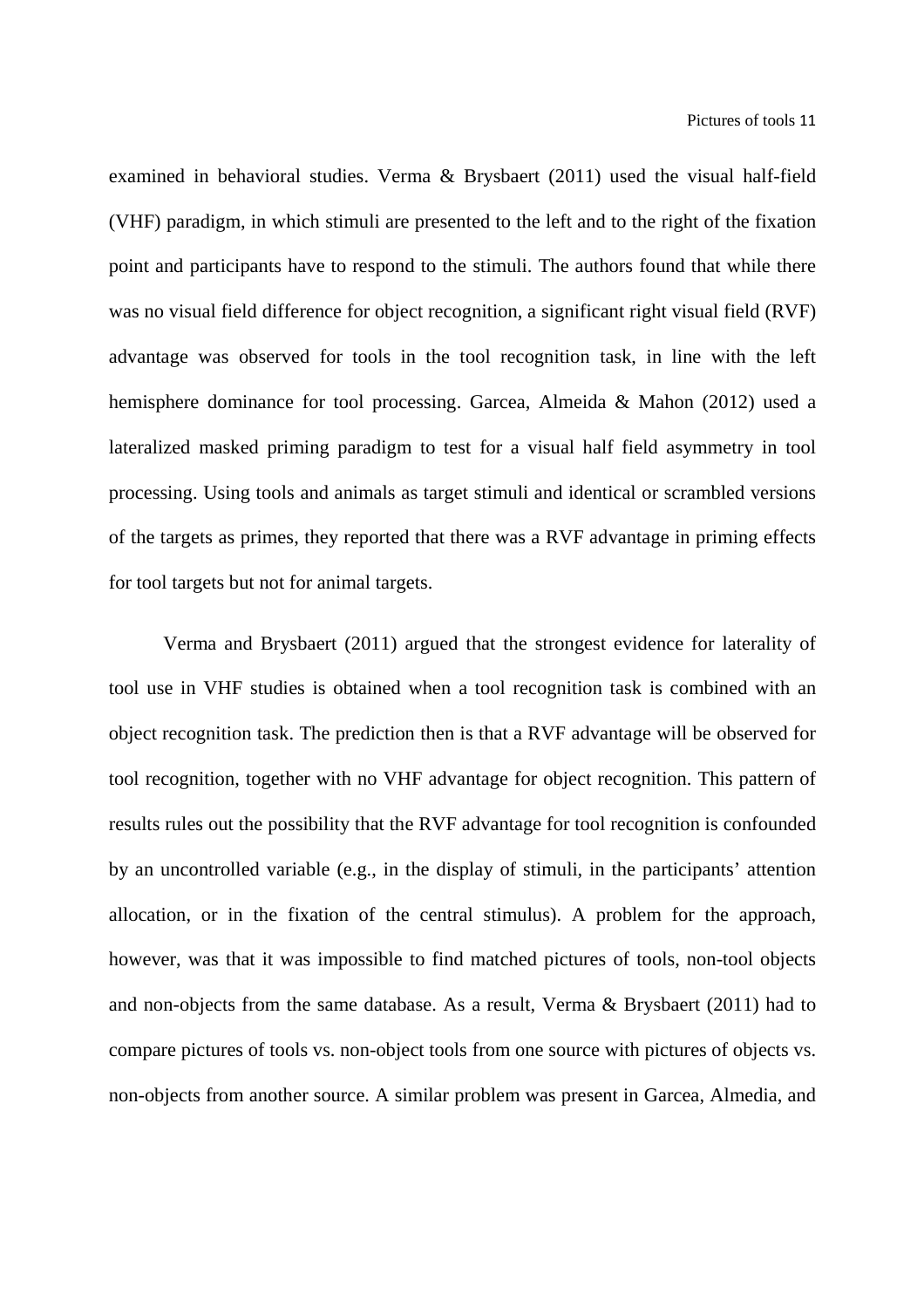Mahon (2012), who compared different sets of animals and tools as stimulus categories. Research would be more straightforward if the same pictures could be used in all comparisons, both as targets and primes.

To have access to better stimulus materials, we decided to compile a new set of stimuli, which contains matched triplets of tools, non-tool objects, and non-objects, so that research can examine object and tool recognition in the same study with the same materials. To test the validity of the new stimulus set, we tried to replicate the findings of our previous study (Verma & Brysbaert, 2011). As in that study, we make use of two experiments. First, an Object Recognition VHF experiment will be run, in which participants are presented with pictures of objects and non-objects in the left and right visual half-field. The participants have to decide whether the designated picture displays an object or a non-object using bi-manual responses. Second, a Tool Recognition VHF experiment will be run, in which the same pictures of objects are presented with pictures of tools and participants have to decide whether the indicated picture represents a tool or not. The object recognition experiment acts as a control experiment for the tool recognition experiment. If no visual field difference is observed for the objects in the first experiment and a significant RVF advantage for the tools in the tool recognition experiment, then we can safely assume that the VHF advantage is due to tool-specific brain activity and not to a confounded variable.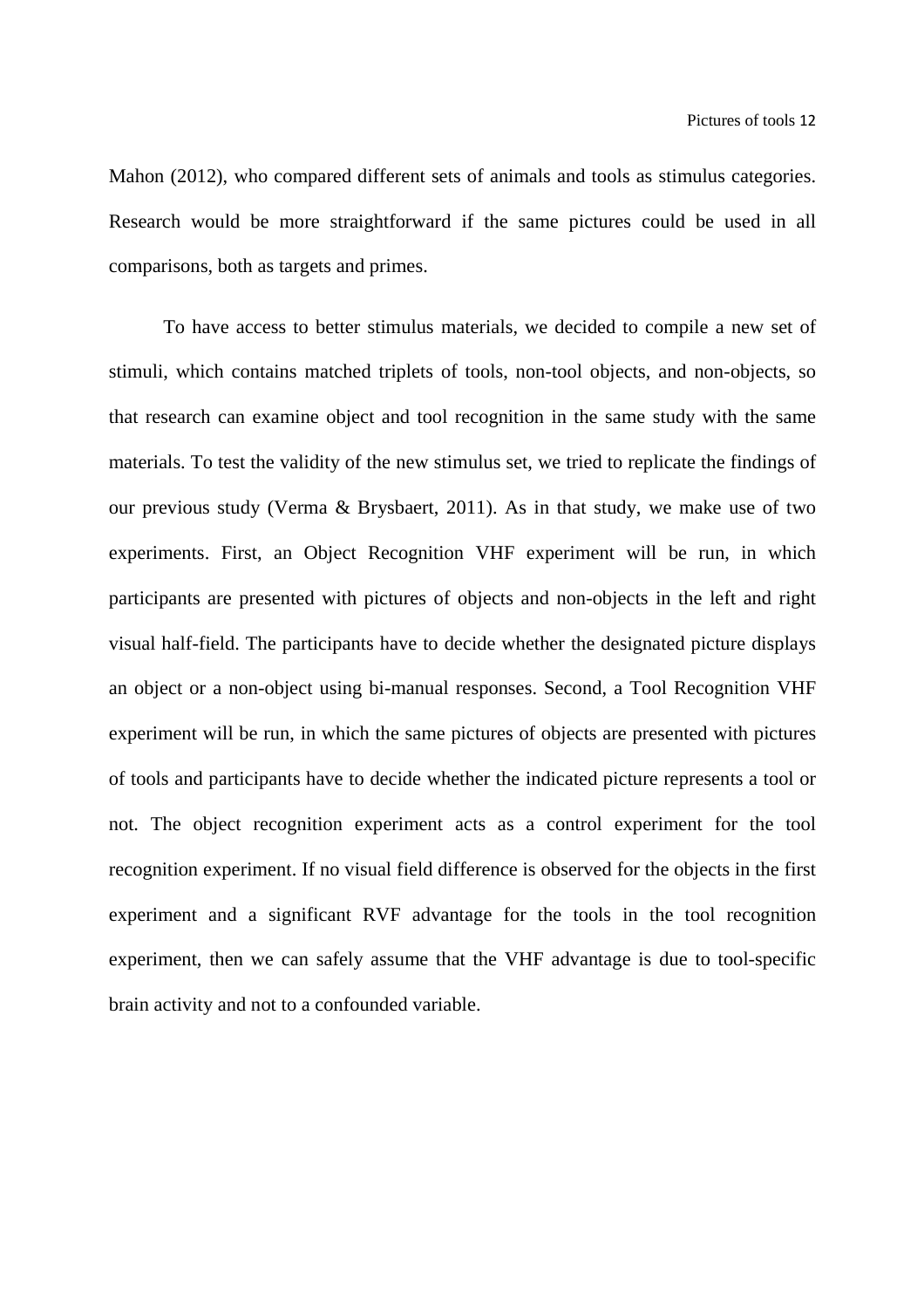#### **Method**

#### *Stimuli*

We had three types of stimuli drawn by an artist: pictures of objects, non-objects, and tools. We explained that it was important to have perceptually similar items that were comparable in terms of overall shape, contour, luminance, and so on. All stimuli were digitally generated and were similar to the line drawings of the IPNP pictures database (Snodgrass & Vanderwart, 1980). The object pictures consisted of line-drawings of familiar objects, such as: book, boot, maize, asparagus, carrot, palm etc. The tool pictures consisted of line-drawings of familiar hand-manipulable tools like: knife, hammer, comb, pliers, etc. The non-object pictures were made in such a way that they would match a pairing of an object and a tool in overall shape, size, etc. Specifically, all figures were sized 150 x 150 pixels and presented as bitmap images. The figures extended for 3 degrees of visual angle. Figure 1 shows three examples of each category.

Insert Figure 1 about here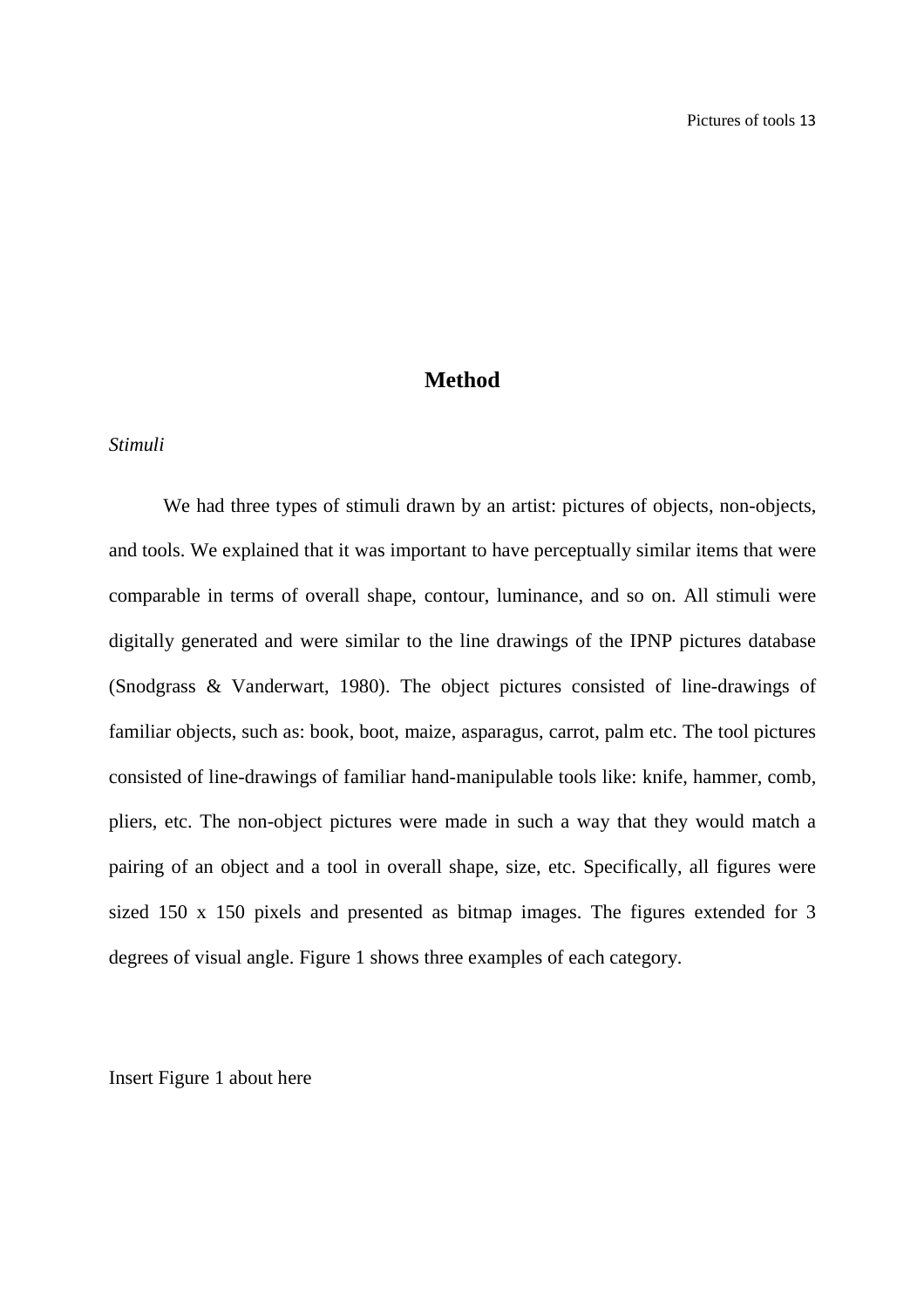In all, we managed to have 38 triplets of matched pictures representing an object, a tool and a non-object (see the Appendix). All pictures were sized 150 x 150 pixels. To make sure that our stimuli were perceived by the participants in the way we intended them, we ran two rating studies using 6-point Likert scales: the Object Rating Scale (ORS) and the Tool Rating Scale (TRS). In the ORS, 20 participants rated the 'objectness' of the object and non-object stimuli. For each stimulus they indicated how certain they were that the stimulus represented an object; with  $1 =$  least certain and  $6 =$ most certain. In the TRS, 20 new participants rated the 'toolness' of the tool and object stimuli, indicating with a rating from 1 to 6 how certain they were that the stimulus in question represented a tool (1 = least certain,  $6 =$  most certain).

Figure 2 shows the results of the rating studies. In the Object Rating Scale, 36 of the 38 non-object stimuli, scored between 1 to 3 points, while 2 scored marginally between 3 and 3.5, indicating that all non-object stimuli were perceived as non-objects by the participants. Furthermore, all of the 38 object stimuli scored between 4 to 6 points, indicating that they were easily distinguishable from the non-objects. In the Tool Rating Scale, 34 out of the 38 non-tool objects scored between 1 to 3 points, 4 objects scored between 3 and 3.5. On the other hand 30 of the 38 tool objects scored between 4 to 6 points, while four objects scored between 3 and 4, and four less than 3. The four pictures with tool scores lower than 3 were all musical instruments, namely a guitar, saxophone,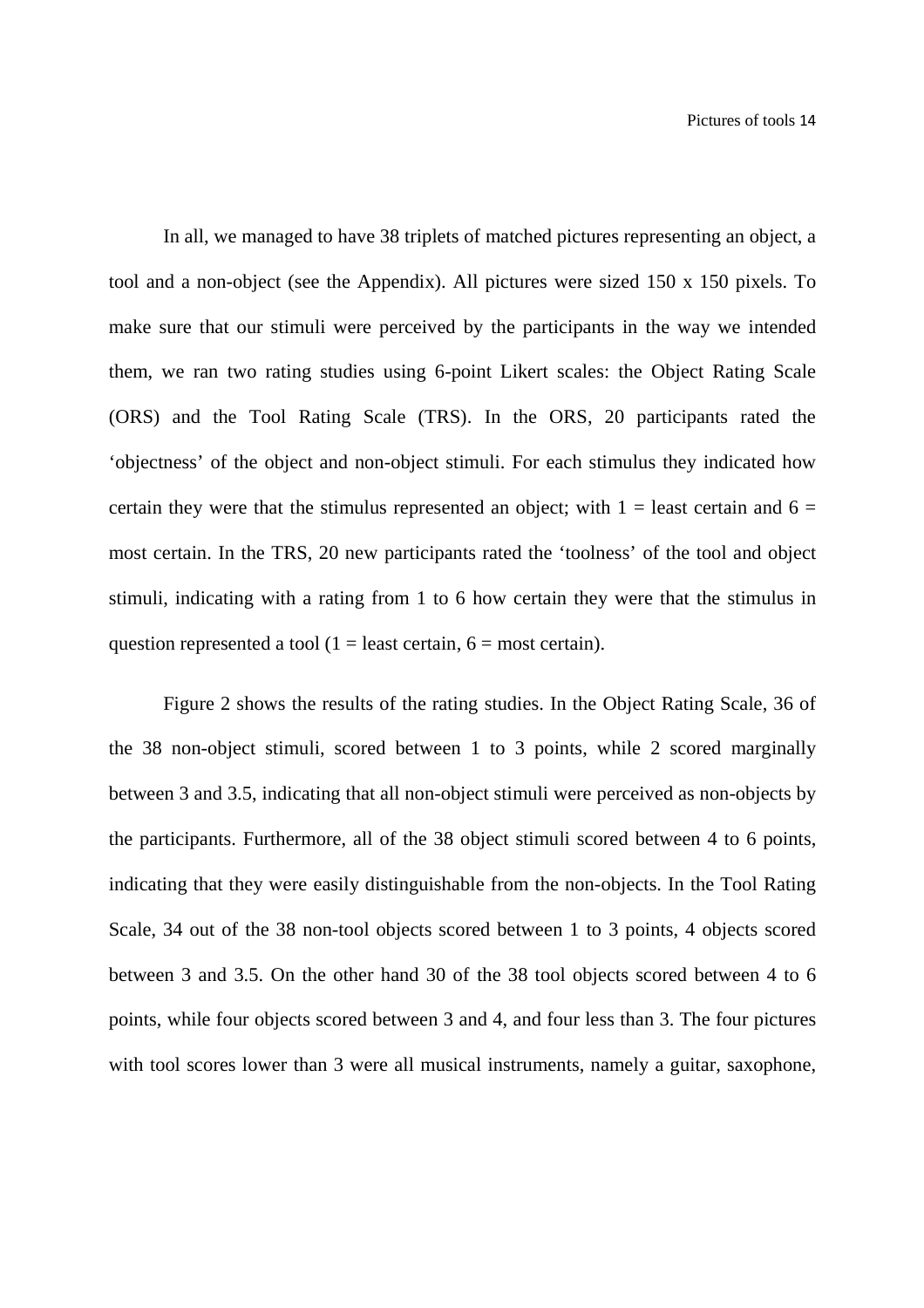harp, and pipe. The 4 other objects which were not clearly categorized were cigarettes, zipper, kettle and wristwatch. All scores can be found in the Appendix.

We decided to use all stimuli in the validation study, so that we had data about all of them. Of course, researchers are free to omit the less clear ones if they want to run a study without ambiguous stimuli.

Insert Figure 2 here.

#### *Participants*

A group of 39 undergraduate students from Ghent University took part in both the object decision experiment and the tool decision experiment. They were all right handed and had normal or corrected to normal vision. The study in total took slightly over one hour and participants were paid  $12 \epsilon$  and.

#### *Procedure*

Participants were seated in front of a 17" computer screen at a distance of 80 cm. At this distance, the pictures subtended a visual angle of 4 degrees and were presented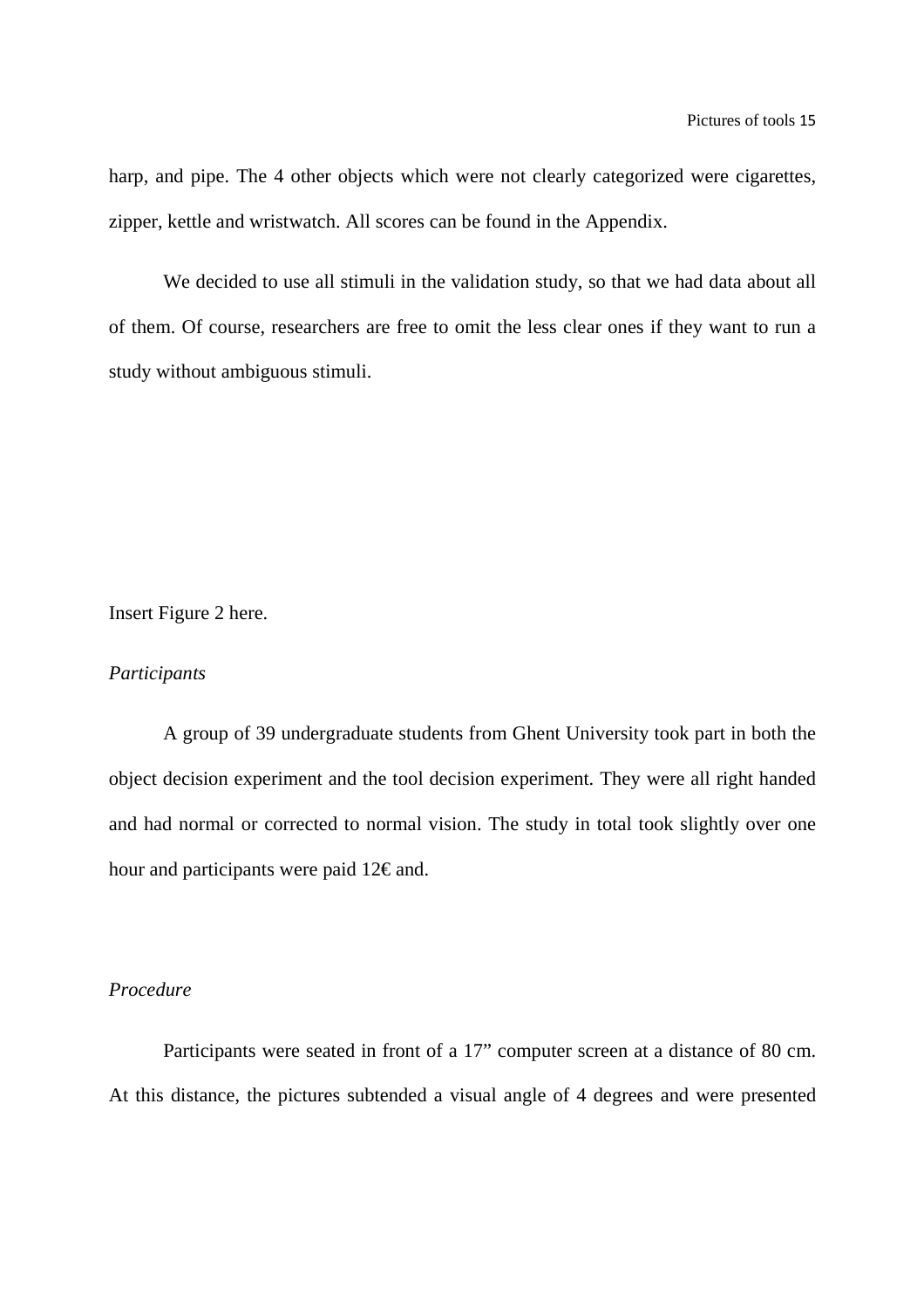laterally between 3-7 degrees from the fixation location. Before the start of each experiment the participants were familiarized with the pictures that would be presented. They were given a tachistoscopic presentation of the stimuli (with similar presentation times as in the real experiment) and asked to name the pictures. They were corrected if needed.

For the first experiment, the pictures of the objects and the non-objects were used and participants had to decide whether one of the two bilaterally presented stimuli was an object or a non-object. For the second experiment, the same pictures of the objects were combined with those of the tools, and the participants had to decide whether one of the two bilaterally presented stimuli was a tool or not.

On each trial participants were first presented with a blank screen for 1000 ms, followed by a fixation cross (sized 1 degree of visual angle) at the center of the screen for 300 ms. The fixation cross was replaced by a display which had a centrally presented arrow (sized 1 degree of visual angle) pointing to the left or to the right, along with two pictures, one in the left visual field (LVF) and one in RVF. The duration of the display was 200 ms, based on the research of Walker & McSorley (2006) showing that participants are unable to initiate an eye movement within 200 ms if they have to attend to a stimulus at the fixation location (the central arrow in our case). The stimuli presented in LVF and RVF could represent an object or a non-object (in Experiment 1), or a tool or a non-tool (in Experiment 2). The stimuli in the VHFs could belong to the same category (compatible) or a different category (incompatible). Participants were instructed to attend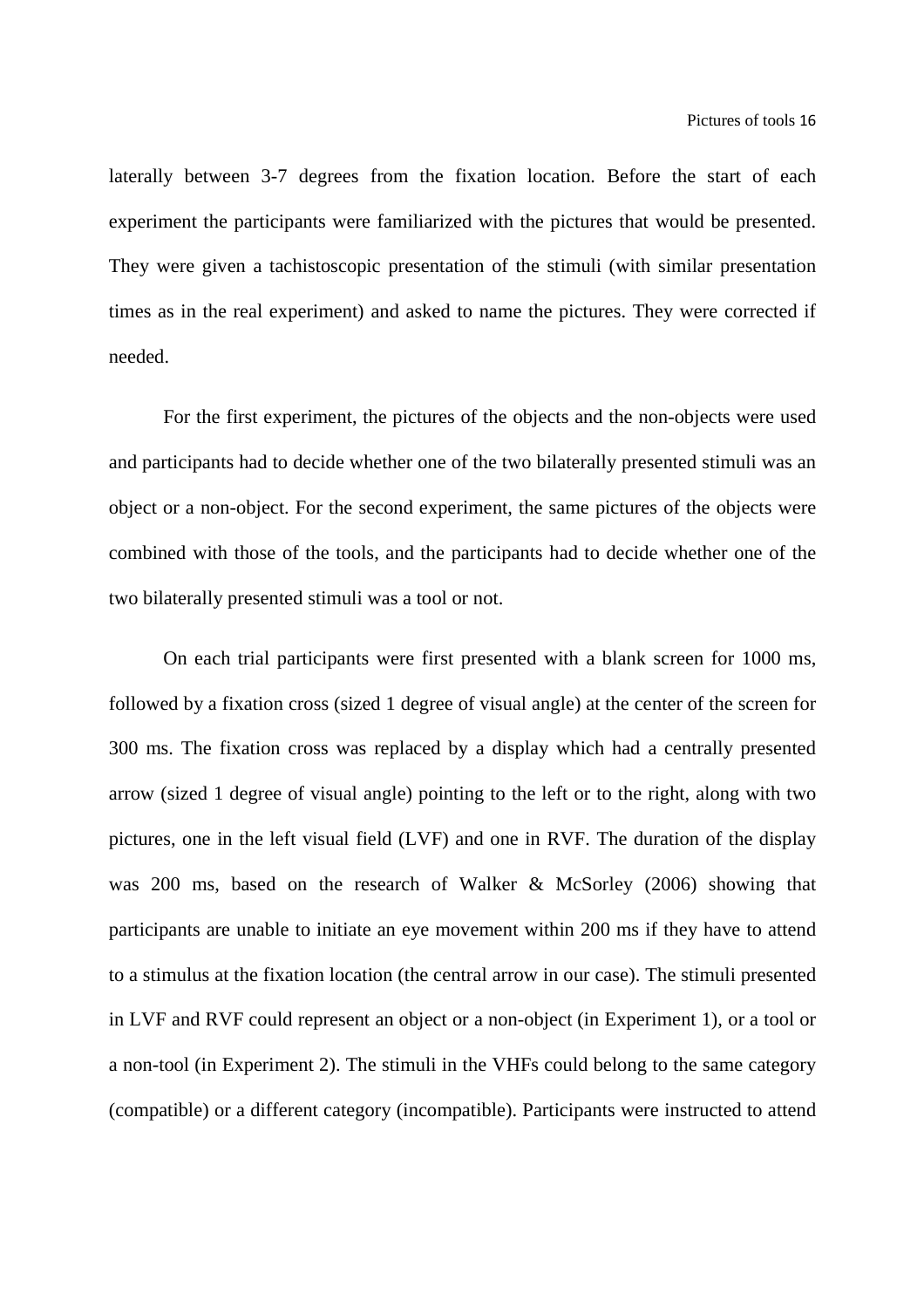to the stimulus in the VHF to which the central arrow pointed, and to decide whether it represented an object/non-object (Experiment 1) or a tool/non-tool (Experiment 2). In case the stimulus represented an object (Experiment 1) or a tool (Experiment 2), the participant had to press two buttons with the index fingers of both hands; otherwise they had to press buttons with the middle fingers of both hands. We used bi-manual responses to avoid a stimulus-response compatibility effect (i.e., responses by the right hand are faster to stimuli in RVF and vice-a-versa). Reaction Times and Accuracy were calculated based on the first key-press registered. Reaction time measurement started from stimulus offset, like in Verma and Brysbaert (2011). This means that 200 ms must be added to get the total processing time.

Depending on the VHF of stimulus presentation (LVF or RVF), the stimulus (object/non-object, tool/non-tool), and whether the stimulus in the contra-lateral visual field was from the same category (compatible vs. incompatible), eight types of trials could be formed. There were 80 instances of each type in each experiment, giving 640 trials in all. All participants started with the object vs. non-object decision task, and ended with the tool vs. non-tool task.

#### **Results**

The findings of the two experiments are summarized in Figures 3 and 4.

Insert Figures 3 and 4 here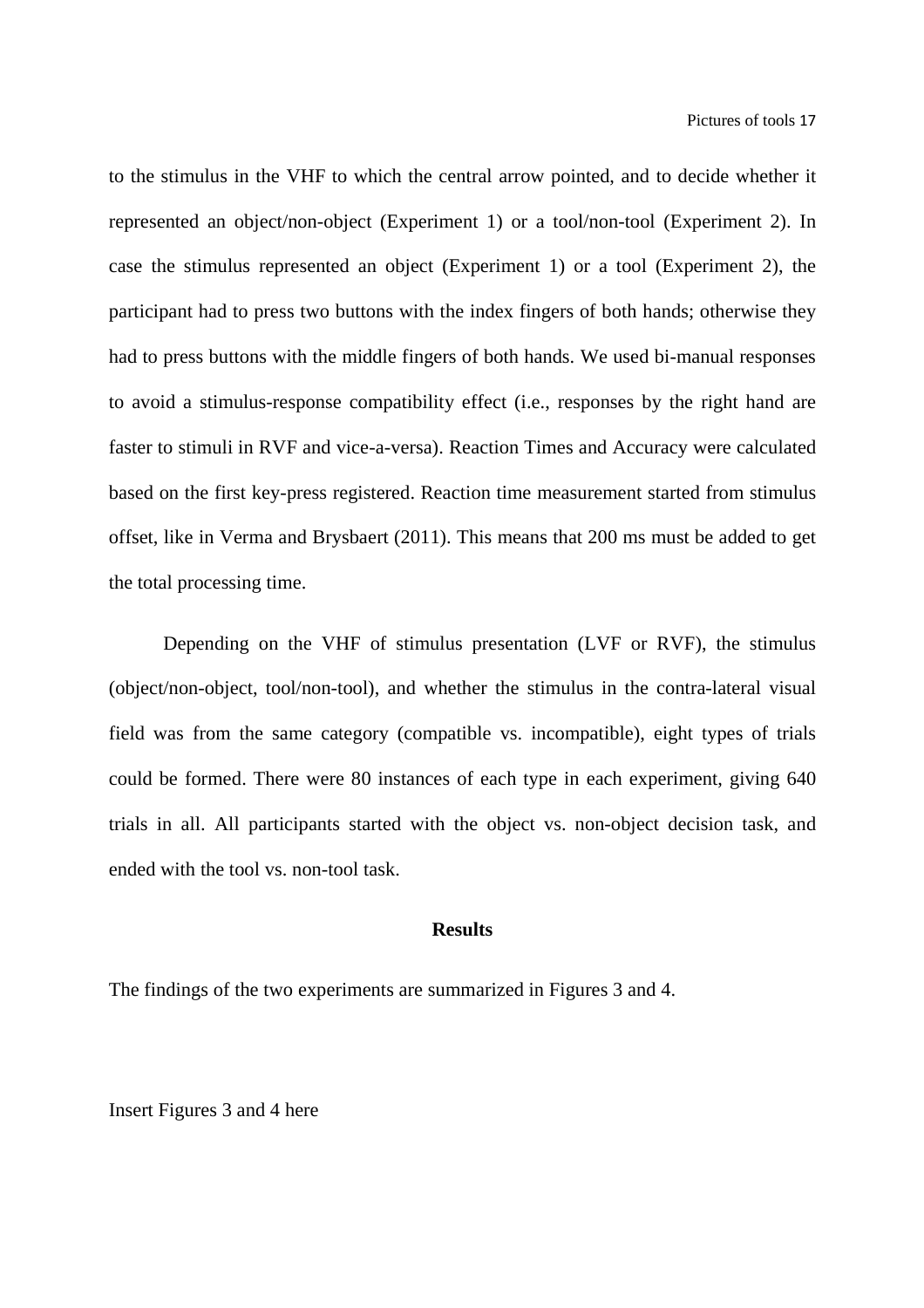We ran a  $2 \times 2 \times 2 \times 2$  omnibus ANOVA to compare the two tasks, having Task (Object recognition vs. Tool recognition), VHF (LVF vs. RVF), Response (yes vs. no), and Compatibility of the distractor in the opposite VHF (from the same vs. different category) as repeated measures. For the RT data, we obtained significant main effects of VHF (LVF=412.7 ms vs. RVF=406.7 ms; F (1, 38) = 10.09, p<0.01), Response (Yes= 385.7 vs. No=433.7, F (1, 38) = 123.75, p<0.01), and Compatibility (Incompatible= 419.8 vs. Compatible= 399.6, F (1, 38) = 85.57, p<0.01). The main effect of Task was not significant (Object Recognition = 405.1 vs. Tool Recognition = 414.3, F  $(1, 28) = 0.24$ ,  $p > 0.05$ ).

Significant interaction effects were: Task x VHF (F  $(1, 38) = 27.33$ , p<0.01); Task x Response (F (1, 38)= 5.87, p<0.05); VHF x Response (F (1, 38)= 11.74, p<0.01); Task x VHF x Compatibility (F  $(1,38) = 4.96$ , p<0.05); Response x Compatibility (F  $(1,38) =$ 91.93, p<0.01) and Task x Response x Compatibility (F  $(1, 38) = 30.33$ , p<0.01).

We also calculated the same omnibus ANOVA on percentage accuracy. This revealed significant a main effect of Compatibility (Incompatible = 87.3% correct vs. Compatible = 89.9%, F  $(1, 38)$  = 50.86, p<0.01). The effect of Task was close to significance (Object Recognition = 89.9 vs. Tool Recognition = 87.2, F  $(1, 38)$  = 4.03, p  $= 0.052$ ). The significant interaction effects were: Task x VHF (F (1, 38) = 4.57, p<0.05), VHF x Compatibility (F  $(1, 38) = 6.09$ , p<0.05) and Response x Compatibility (F  $(1, 38)$ )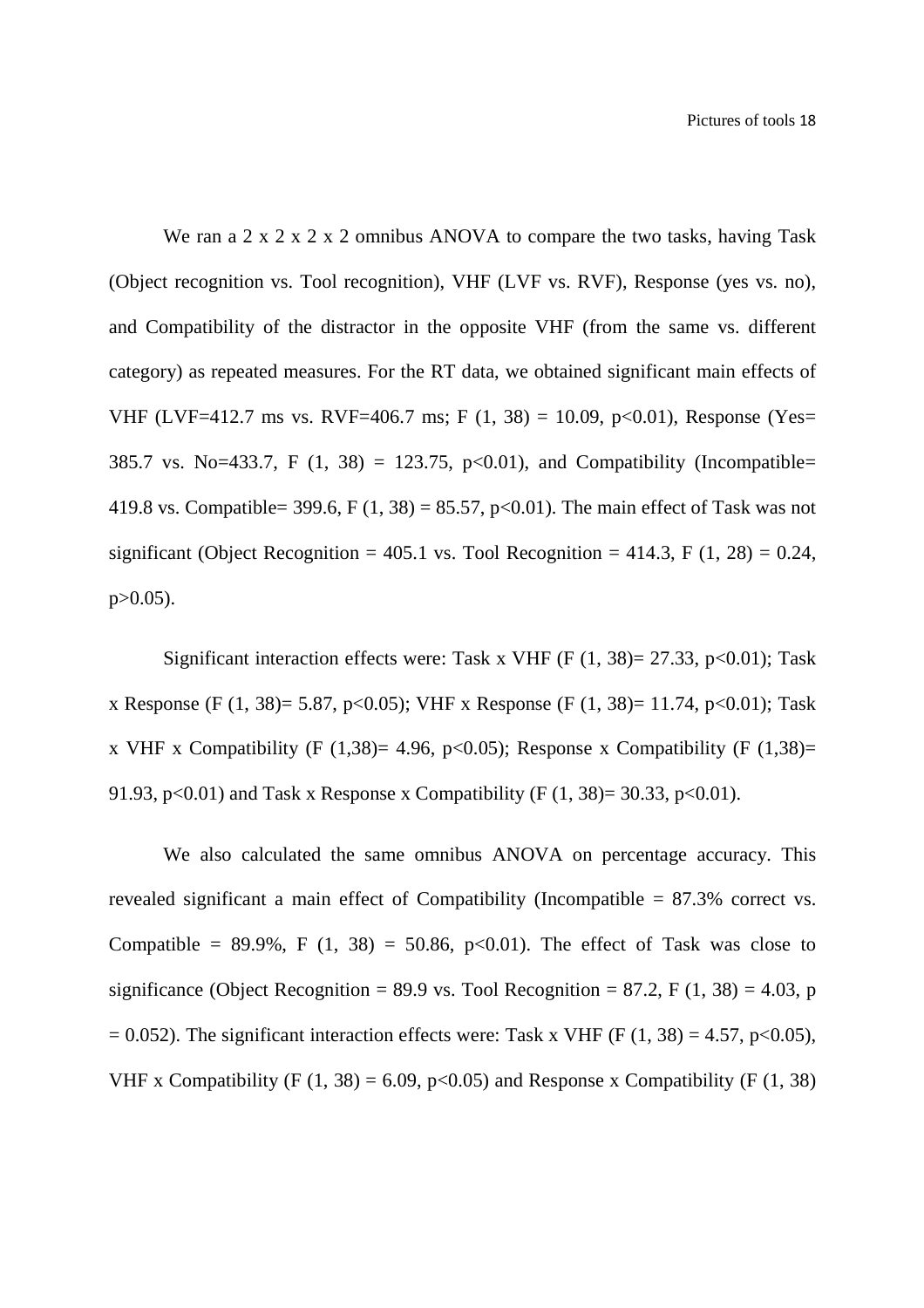$= 16.30$ , p<0.01). The interpretation of these effects will be clearer when we have a look at the ANOVAs for the two tasks separately.

We ran a 2 x 2 x 2 ANOVA for each task, i.e. Object Recognition and Tool Recognition, to understand the effects of VHF, Response and Compatibility better. In the Object Recognition task, the 2 x 2 x 2 ANOVA on RTs revealed a significant main effect of Response (Yes i.e. Objects =  $376.7$  ms vs. No i.e. Non-objects =  $433.6$ ) and Compatibility (Incompatible = 415.9 vs. Compatible = 394.4). The main effect of VHF was not significant (LVF = 403.4 vs. RVF = 406.8, F (1, 38) = 1.88, p > 0.05). The significant interactions were VHF x Response (F  $(1, 38) = 5.44$ , p<0.05) and Response x Compatibility (F  $(1, 38) = 110.07$ , p<0.01). The interaction between VHF and Response seems to be driven mainly by the no responses (for non-objects): There was no significant difference in RTs between LVF and RVF for objects (LVF =  $377.2$  vs. RVF =  $376.2$ , F(1,  $38$ ) = F(1, 38) = 0.088, p>0.05) while there was a significant LVF advantage in RTs for non-objects (LVF = 429.6, RVF = 437.5, F(1, 38) = 9.13, p<0.01). The interaction between response x compatibility was also mainly driven by the effect of compatibility for non-objects; non-objects seemed to become particularly salient in case of compatible information across the visual fields and elicit faster RTs as compared to when stimuli in the two visual fields were from different categories (Incompatible  $=$  456.2, Compatible  $=$ 410.9, F (1, 38) = 130.96, p<0.01). For the Accuracy data, the 2 x 2 x 2 ANOVA revealed a significant main effect of compatibility (Incompatible  $= 88.7$ , Compatible  $=$ 91.2, F (1, 38) = 20.11, p<0.01). The interaction effects of VHF x Compatibility (F (1,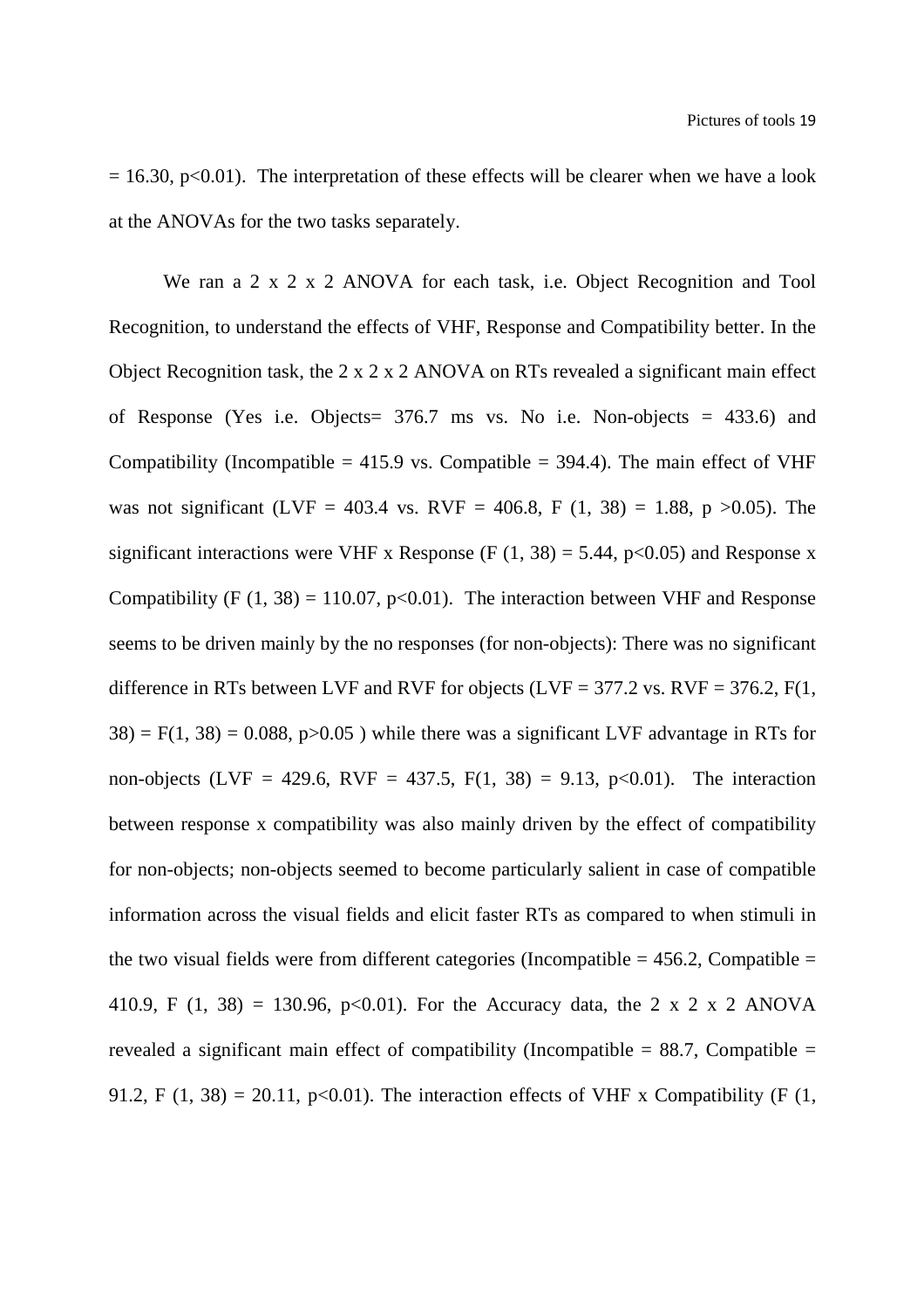38) = 4.23, p<0.05) and Response x Compatibility (F  $(1, 38) = 14.48$ , p<0.01) were significant, indicating that overall participants were more accurate in cases where information across the two visual fields belonged to the same category. The three way interaction between VHF, Response and Compatibility was not significant (F  $(1, 38)$  =  $0.147$ , p $>0.05$ ).

In the Tool Recognition task, the  $2 \times 2 \times 2$  ANOVA for RTs revealed significant main effects of VHF (LVF = 421.9 ms, RVF = 406.6 ms,  $(F (1, 38) = 32.74, p < 0.01)$ , Response (yes = 394.8, no = 433.8, F (1, 38) = 53.27, p<0.01) and Compatibility (Incompatible = 423.7, Compatible = 404.8, F (1,38) = 58.32, p<0.01). The significant interaction effects were VHF x Compatibility (F  $(1, 38) = 5.65$ , p<0.05) and Response x Compatibility (F  $(1, 38) = 21.79$ , p<0.01). The interaction between VHF and Response failed to reach significance (F  $(1, 38) = 2.57$ , p $>0.05$ ). In the tool recognition task, participants responded significantly faster to pictures of tools presented in RVF than in LVF (LVF = 404.6, RVF = 384.9, F (1, 38) = 20.05, p<0.01). Also participants responded significantly faster to tools in the compatible condition than in the incompatible condition (incompatible = 399.5, compatible = 390.1, F  $(1, 38) = 8.51$ , p<0.01). For the non-tool objects, participants were also significantly faster in RVF (LVF  $= 439.2$ , RVF = 428.4, F (1, 38) = 11.43, p<0.01); also similar to the tools, non-tool objects were responded to significantly faster in the compatible condition (incompatible  $=$ 448.1, compatible = 419.5, F (1, 38) = 78.08, p < 0.01). For the Accuracy data, the 2 x 2 x 2 ANOVA revealed significant main effects of VHF (LVF = 86.7, RVF = 87.8, F (1, 38)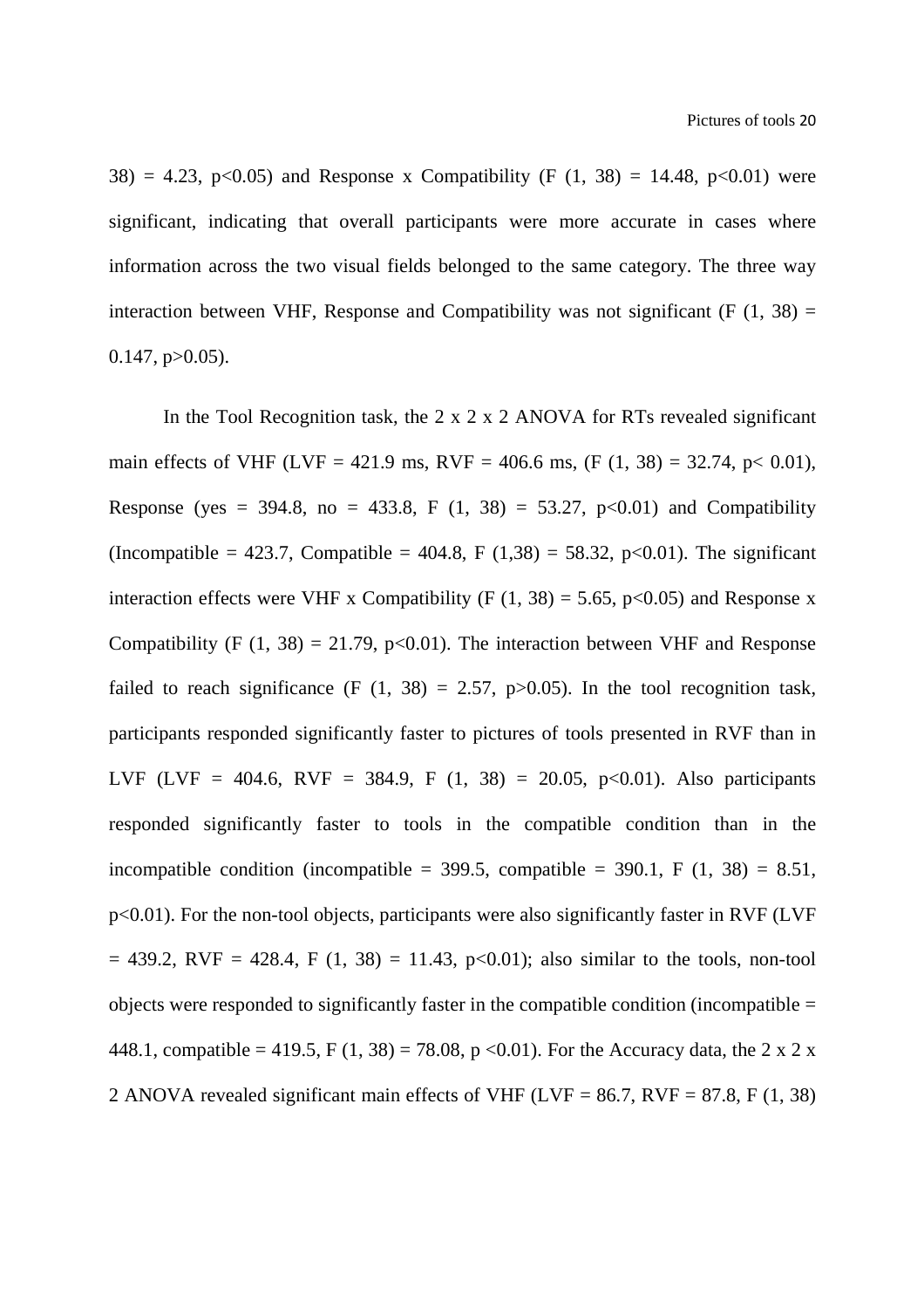$= 4.26$ , p<0.05) and compatibility (incompatible = 85.8, compatible = 88.6, F (1, 38) =  $30.36$ ,  $p<0.01$ ).

To be sure that the inclusion of the 8 tool stimuli, which did not score above 4 in the Tool Rating Scale, did not distort the findings; we reanalyzed the data from the tool recognition study excluding these stimuli. Fortunately, the results did not change at all. There was again a main effect of VHF (LVF=  $420.9$  ms vs. RVF =  $406.1$  ms),  $F(1, 38)$  = 35.30, p<.01, Response (yes = 393.2 ms vs. no = 433.8 ms), *F* (1,38) = 53.48, p <.01, and Compatibility (compatibility = 403.6 ms vs. incompatibility = 423.4 ms),  $F(1,38)$  = 60.24. The interaction between VHF x Compatibility, F  $(1, 38) = 7.15$ , p  $< 0.05$  (p= 0.011) and between Response x Compatibility was also again significant,  $F(1, 38) =$ 21.53,  $p < 0.01$ . Finally, the VHF advantage for tools did not change either (LVF = 412.3) ms vs.  $RVF = 385.3$  ms),  $F(1, 38) = 25.24$ ,  $p < 0.01$ . As the initial analysis already excluded the incorrect trials; the exclusion of the stimuli did not affect the percentage accuracy pattern.

All in all, the addition of the less clear stimuli did not make a difference in the pattern of results; and probably they can be kept included in the stimuli pool.

### **Discussion**

To improve research on tool recognition (in particular, laterality research), we developed a set of pictures in which tools, non-tool objects, and non-objects were made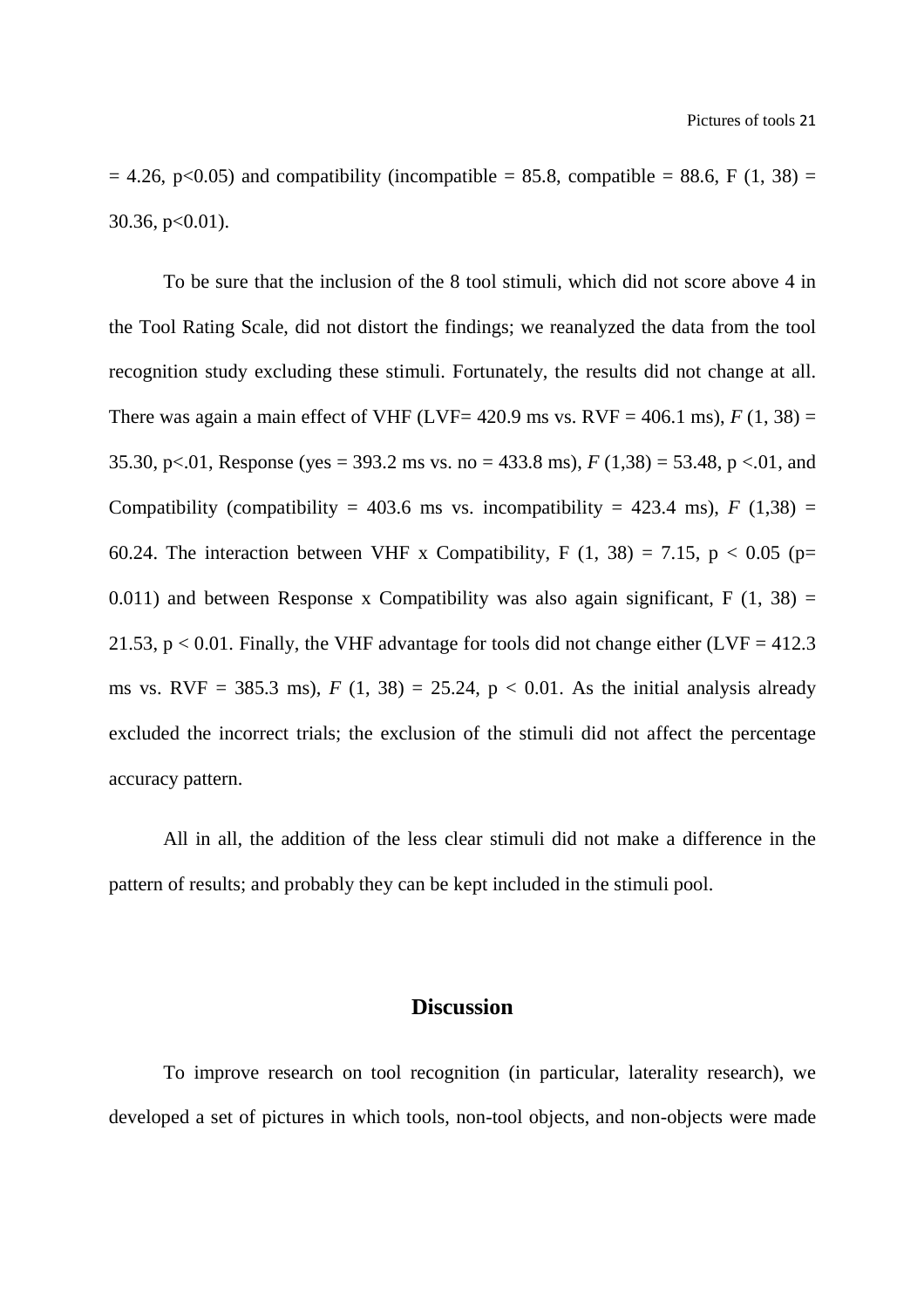as similar as possible (see Figure 1 for examples; see the Appendix for a list of all the picture names; see the supplementary materials for files of the pictures). To validate the new stimulus materials, we used them in the two experiments described by Verma and Brysbaert (2011): An object and a tool recognition experiment. On the basis of our previous results (and in line with the existing literature), we expected no VHF difference for the object-recognition experiments, whereas a significant RVF advantage was predicted for the tool recognition experiment.

We indeed obtained a very robust interaction between Task (object recognition vs. tool recognition) and VHF. The results of the Object Recognition experiment pointed to equal performance in LVF and RVF for responses to objects, combined with an 8 ms LVF advantage for responses to non-objects. The latter was also observed in Verma and Brysbaert (2011) and is not contradictory to the expectations. Non-objects are by definition unnamable, and arguably the participants resort to a spatial analysis for rejecting these stimuli as existing objects. Because spatial analysis predominantly relies on the right hemisphere, especially in the case of right handers (Vogel, Bowers & Vogel, 2003), a LVF advantage is not surprising.

More importantly, we replicated the predicted RVF advantage for tool recognition. This was true for the yes-responses to tools (20 ms RVF advantage) and for the noresponses to the non-tool objects (11 ms RVF advantage). In Verma & Brysbaert (2011) the differences were respectively 17 ms and 3ms. The RVF advantage becomes even larger if the analysis is limited to the incompatible trials, when the distractor in the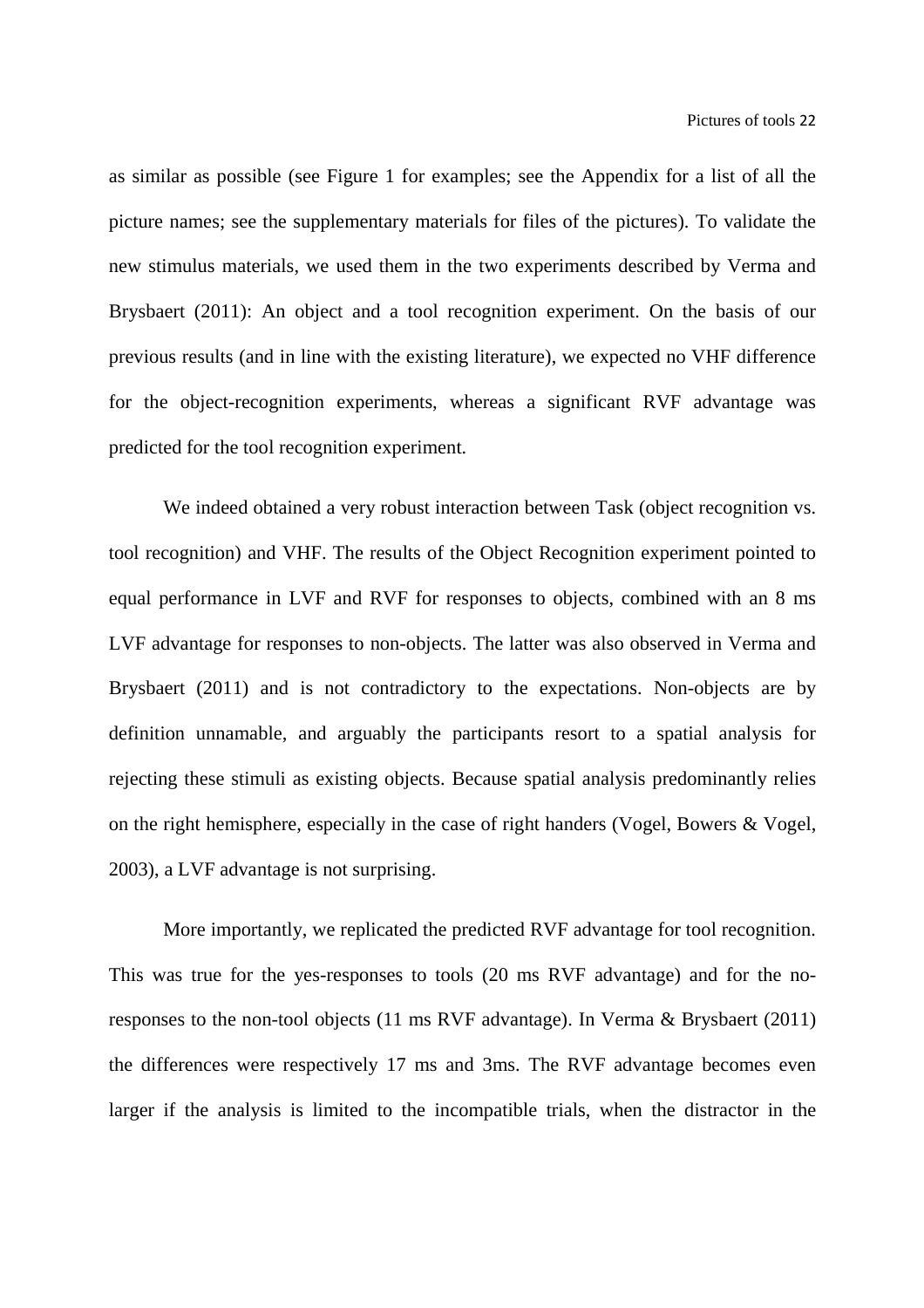opposite VFH was not from the same category as the target. Then the difference increases to 26 ms for the tools and to 15 ms for the non-tool objects.

Also interesting is the finding that overall response times and accuracies were very similar in both tasks (RT  $\approx$  410 ms, % correct  $\approx$  89%). This makes it easier to interpret the interaction (Loftus, 1978) and is much better than in Verma & Brysbaert (2011), where the object recognition task (451 ms) was significantly faster than the tool recognition task (474 ms) and also more accurate (85.2 % vs. 84.2% correct). This illustrates the importance of using the same, controlled stimuli in both tasks.

To encourage more researchers to investigate tool and object recognition, we make the new set of stimuli available as supplementary materials. The main omission of the Snodgrass & Vanderwart (1980) stimulus bank is that it does not have pictures of nonobjects. This makes it impossible for researchers to run object vs. non-object discrimination tasks on these stimuli. In addition, we found it hard to compile enough well-matched stimulus pairs of tools and non-tool objects with this stimulus bank. Other pictures databases (e.g., van Diepen & De Graaf, 1994) do contain pictures of nonobjects, but have a shortage of tool pictures. Because the drawing style of both datasets is different, it is impossible to combine a picture from one set with that of another set, without introducing all types of low-level visual confounds (e.g., the thickness of the lines or the level of texture in the picture). Now, we have a set of stimulus materials addressing these concerns. This should encourage further research into tool use and the lateralization of the skills involved.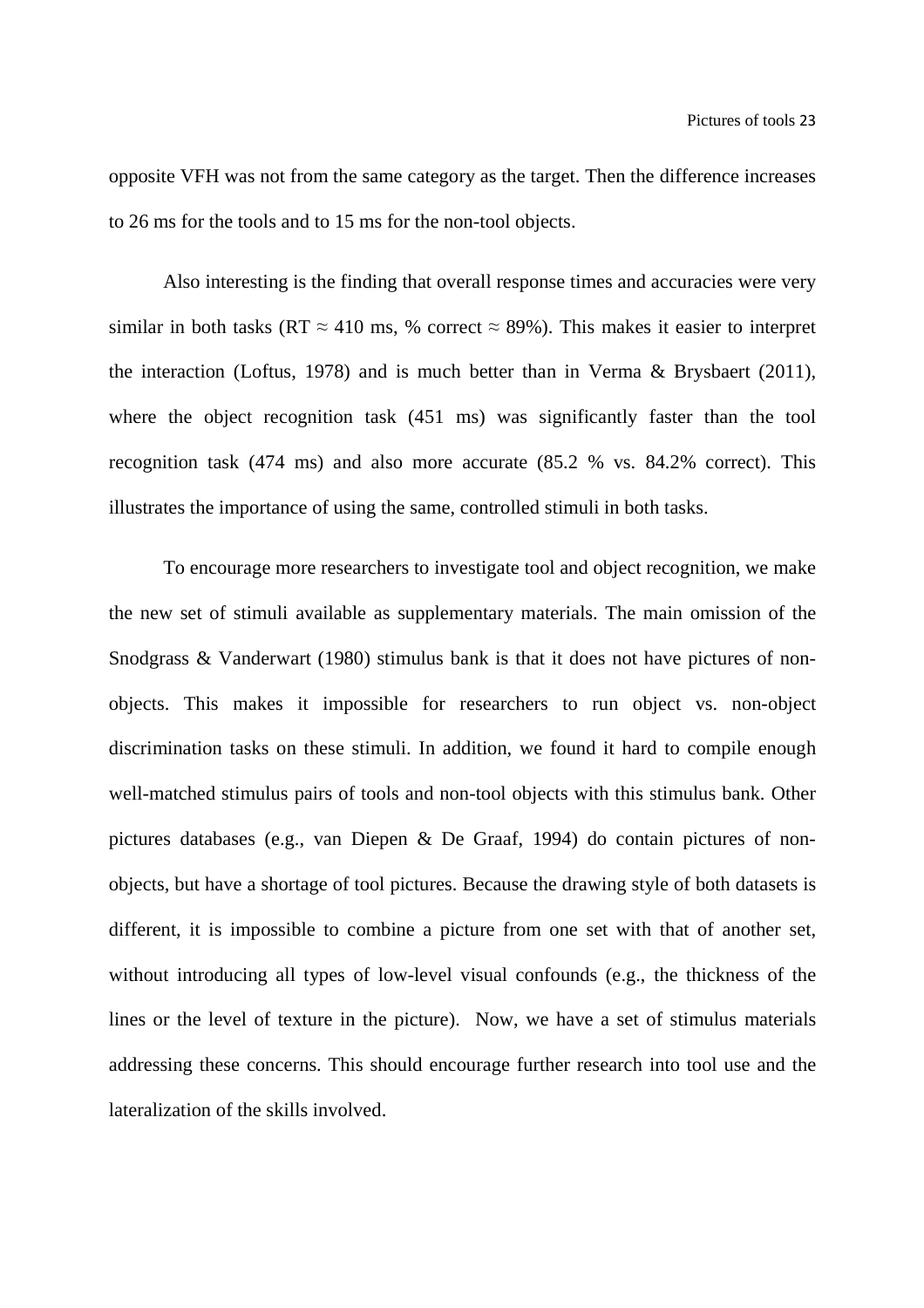#### References

- Alcock, J. (1972). The evolution of the use of tools by feeding animals. *Evolution*, 26, 464-473.
- Amborse, S.H. (2001). Paleolithic technology a human evolution. *Science,* 291, 1748-1753.
- Beck, B. B. (1980). Animal Tool Behavior: the Use and Manufacture of Tools. New York: Garland STPM Press.
- Beauchamp, M., Lee, K., Haxby, J., & Martin, A. (2002). Parallel visual motion processing streams for manipulable objects and human movements. *Neuron*, 34, 149–159.
- Beauchamp, M.S. and Martin, A. (2007). Grouding Object Concepts in Perception and action: Evidence from fMRI studies of tools. *Cortex,* 43, 461-468.
- Boesch, C. and Boesch, H. (1990). Tool use and tool making in wild chimpanzees. *Folia Primatologica,* 54, 86-99.
- Buxbaum, L. J., Schwartz, M. F., & Carew, T. G. (1997). The role of semantic memory
- Buxbaum, L. J., Veramonti, T., & Schwartz, M. F. (2000). Function and manipulation
- By Capuchin Monkeys (Cebus *apella)*. *Journal of Comparative Psychology,* 101(2), 159-168.
- Chao, L. L., & Martin, A. (2000). Representation of manipulable man-made objects in the dorsal stream*. Neuroimage*, 12, 478–484.
- Chao, L.L, Haxby, J. V., and Martin, A. (1999). Attribute-based neural substrates in temporal cortex for perceiving and knowing about objects. *Nature Neuroscience*, 10 (2), 913-919.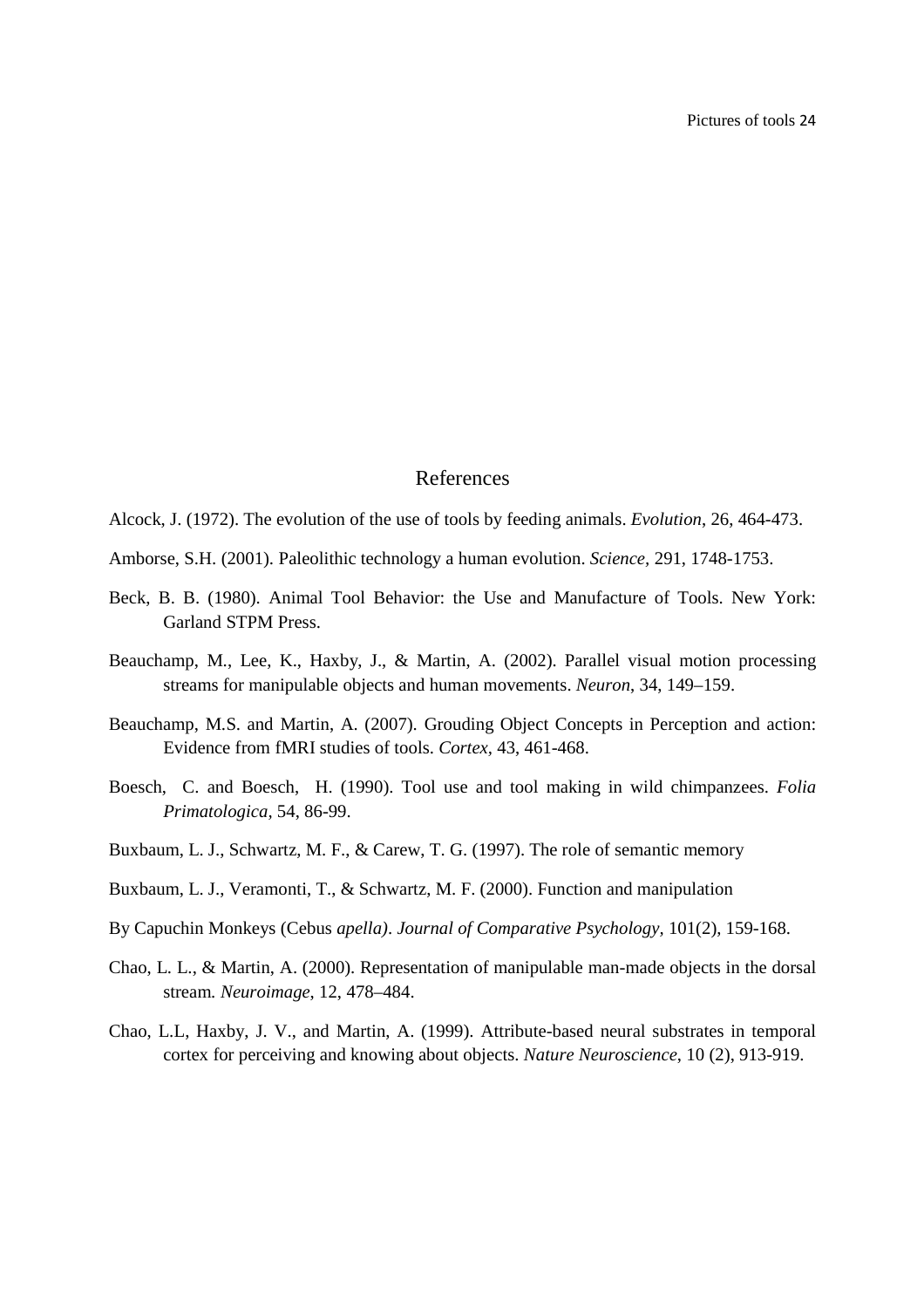- Choi, S. H., Na, D. L., Kang, E., Lee, K. M., Lee, S. W., & Na, D. G. (2001). Functional magnetic resonance imaging during pantomiming tool-use gestures. *Experimental Brain Research*, 139, 311–317.
- Frey, S. H. (2008). Tool use, communicative gesture and cerebral asymmetries in the modern human brain. *Philosophical Transactions of the Royal Society of London Series B*, 363, 1951–1957.
- Frey, S.H. (2004). The neural bases of complex tool use in humans. *Trends in Cognitive Sciences,* 8(2), 71-78.
- Frey, S.H. (2007). What puts the how in where? Tool use and the divided visual streams hypothesis. *Cortex,* 43, 368-375.
- Frey, S.H., Funnell, M.G., Gerry, V. E., and Gazzaniga, M. S. (2005). A dissociation between the representation of tool-use skills and hand dominance: Insights from Left and Right Handed Callosotomy Patients. *Journal of Cognitive Neuroscience,* 17(2), 262-272.
- Frey, S.H., Newman-Norlund and Grafton, S.T. (2005). A Distributed Left Hemisphere Network Active During Planning of Everyday Tool Use Skills. *Cerebral Cortex,* 15, 681-695.
- Fridman, E.A., Immisch, I., Hanakawa, T., Bohlhalter, S., Waldvogel, D., Kansaku, K., Wheaton, L., Wu, T., and Hallett, M. (2006). The role of the dorsal stream for gesture production. *Neuroimage,* 29, 417-428.
- Garcea, F. E., Almeida, J., and Mahon, B.Z. (2012). A right visual field advantage for visual processing of manipulable objects. *Cognitive Affective Behavioral Neuroscience*, doi 10.3758/s13415-012-0106-x
- Goldenberg, G., & Spatt, J. (2009). The neural basis of tool use. *Brain*, 132, 1645–1655.
- Goldenberg, G., Hermsdorfer, J., Glindemann, R., Rorden, C., and Karnath, H. O. (2007). Pantomime of Tool Use Depends on Integrity of Left Inferior Frontal Cortex. *Cerebral Cortex,* 17, 2769-2776.
- Grezes, J., & Decety, J. (2001). Does visual perception of objects afford action? Evidence from a neuroimaging study. *Neuropsychologia*, 40, 212–222.
- Hart, B. L., Hart, L. A., McCoy, M. and Sarath, C. R. (2001). Cognitive behaviour in asian elephants: Use and modification of branches for fly switching. *Animal Behaviour,* 62, 839-847.
- Hermsdorfer, J., Li, Y., Randerath, J., Goldenberg, G., and Johanssen, L. (2012). Tool use without a tool: kinematic characteristics of pantomiming as compared to actual use and the effect of brain damage. *Experimental Brain Research,* 218, 201-214.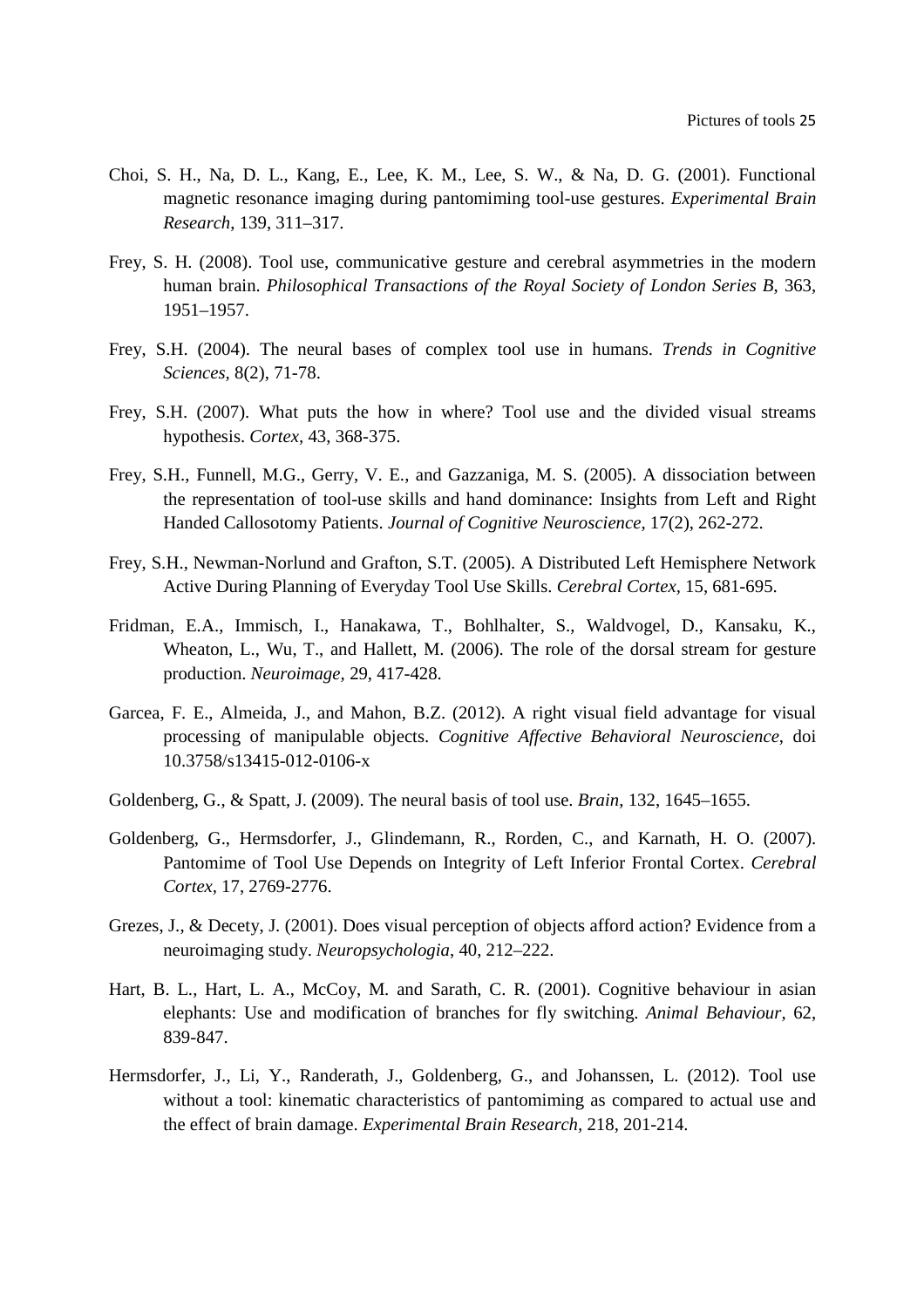Hunt, G. R. (1996). Manufacture and use of hook-tools by new Caledonian crows. *Nature,* 379, 249-251.

in object use. *CognitiveNeuropsychology*, 14, 219–254.

- Kallenbach, M. L., Brett, M., & Patterson, K. (2003). Actions speak louder than functions: The importance of manipulability and action in tool representation. *Journal of Cognitive Neuroscience*, 15(1), 30–46.
- Kroliczak, G. and Frey, S.H. (2009). A common network in the Left Cerebral Hemisphere Represents Planning of Tool Use Pantomimes and Familiar Intransitive Gestures at the Hand – Independent Level. *Cerebral Cortex,* 19, 2396-2410.
- Kru¨tzen, M., Mann, J., Heithaus, M. R., Connor, R. C., Bejder, L. & Sherwin, W. B. (2005). Cultural transmission of tool use in bottlenose dolphins. *Proceedings of the National Academy of Sciences*, U.S.A., 102, 8939-8943.
- Lefebvre, L., Nicolakakis, N. and Boire, D. (2002) Tools and brains in birds. *Behaviour,* 139, 939-973.
- Lewis, J. W. (2006). Cortical networks related to human use of tools. *Neuroscientist,* 12, 211- 231.
- Loftus, G. R. (1978). On interpretations of interactions. *Memory and Cognition*, 6(3), 312-319.
- Oakley, K.P. (1956) Man the tool-maker. London: British Museum.
- Osiurak, F., Jarry, C., Allain, P., Aubin, Ghisliaine, Etcharry-Bouyx, F., et al. (2009). Unusual use of objects after unilateral brain damage. The technical reasoning model. *Cortex*, 45, 769–783.
- Perani, D., Schnur, T., Tettamanti, M., Gorno Tempini, M., Cappa, S. F., & Fazio, F. (1999). Word and picture matching: A PET study of semantic category effects. *Neuropsychologia*, 37, 293–306.
- Preston, B. (1998). Cognition and tool use. Mind and Language, 13, 513-547.
- Randerath, J., Goldenberg, G., Spijkers, W., Li, Y., & Hermsdorfer, J. (2010). Different left brain regions are essential for grasping a tool compared with its subsequent use. *NeuroImage*, 53, 173–180.
- Snodgrass, J. G., & Vanderwart, M. (1980). A Standardized set of 260 pictures: Norms for name agreement, image agreement, familiarity and visual complexity. *Journal of Experimental Psychology: Human Learning and Memory*, 6(2), 174–215.

tool knowledge in apraxia: Knowing "what for" but not "how". *Neurocase*, 6, 83–97.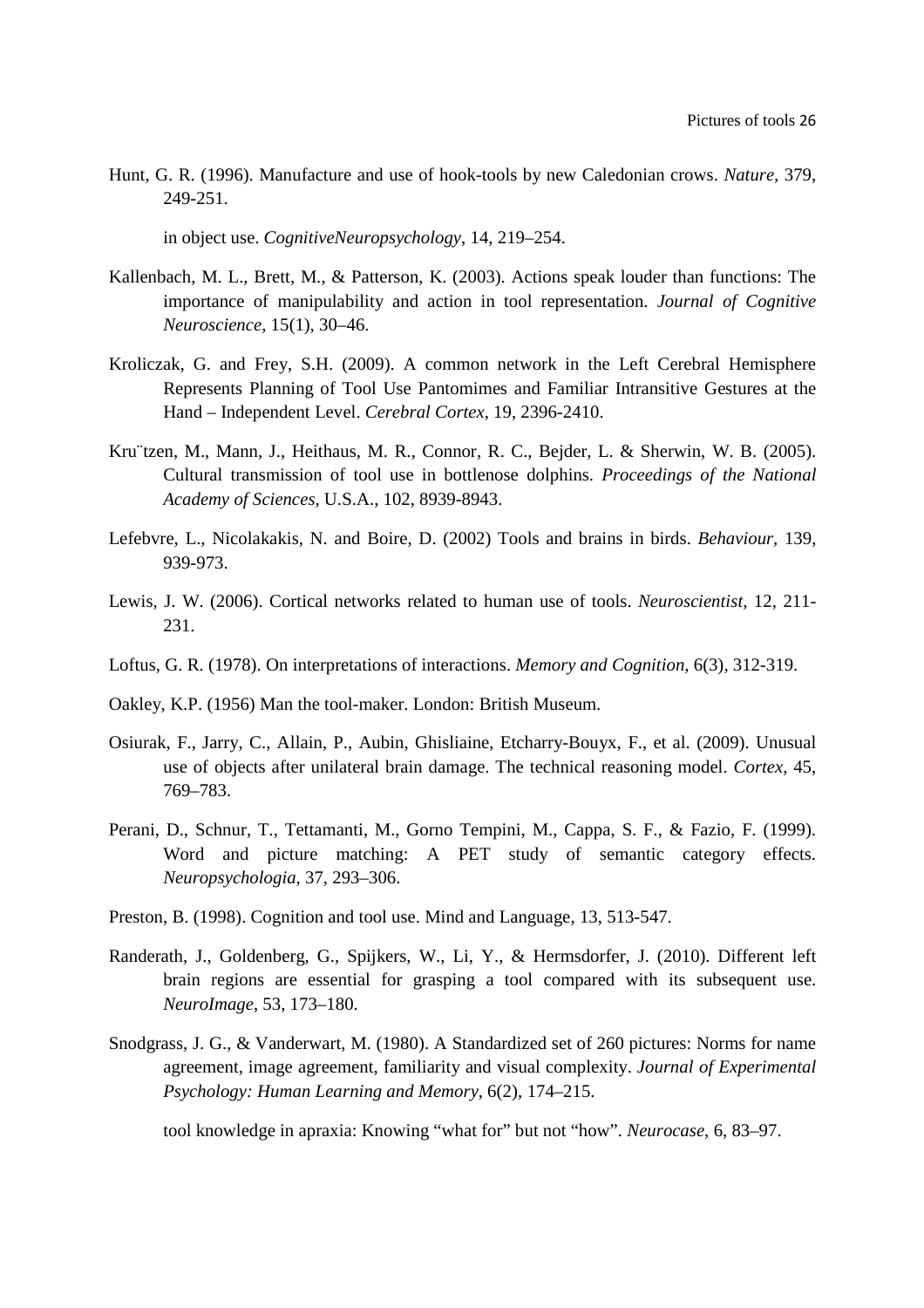- van Diepen, P. M. J., & De Graef, P. (1994). Line-drawing library and software toolbox (Psych. Rep. No. 165). In Laboratory of experimental psychology. Belgium: University of Leuven.
- van Lawick-Goodall, J. (1970). Tool-using in primates and other vertebrates. In: Advances in the Study of Behavior. Vol. 3 (Ed. By D. Lehrman, R. Hinde & E. Shaw), pp. 195-249. New York: Academic Press.
- Van Schaik, C.P., Ancrenaz, M., Borgen, G., Galdikas, B., Knott, C.D., Singleton, I., Suzuki, A., Utami, S.S. and Merrill, M. (2003). Orangutan Cultures and the Evolution of Material Culture. *Science,* 299, 102-105.
- Verma, A. and Brysbaert, M. (2011). A right visual field advantage for tool-recognition in the visual half field paradigm. *Neuropsychologia*, 49, 2342-2348.
- Vingerhoets, G., Alderweireldt, A.S., Vandemaele, P., Cai, Q., Van der Haegen, L., Brysbaert, M., and Achten, E. (in press). Praxis and language are linked: Evidence from colateralization in individuals with atypical language dominance.
- Vogel, J. J., Bowers, C.A. and Vogel, D.S. (2003). Cerebral lateralization of spatial abilities; a meta-analysis. *Brain and Cognition,* 52, 197-204.
- Westergaard, G. C. and Fragaszy, D. M. (1987). The Manufacture and Use of Tools by Capuchin monkeys (Cebus paella). *Journal of Comparative Psychology,* 101 (2), 159-168.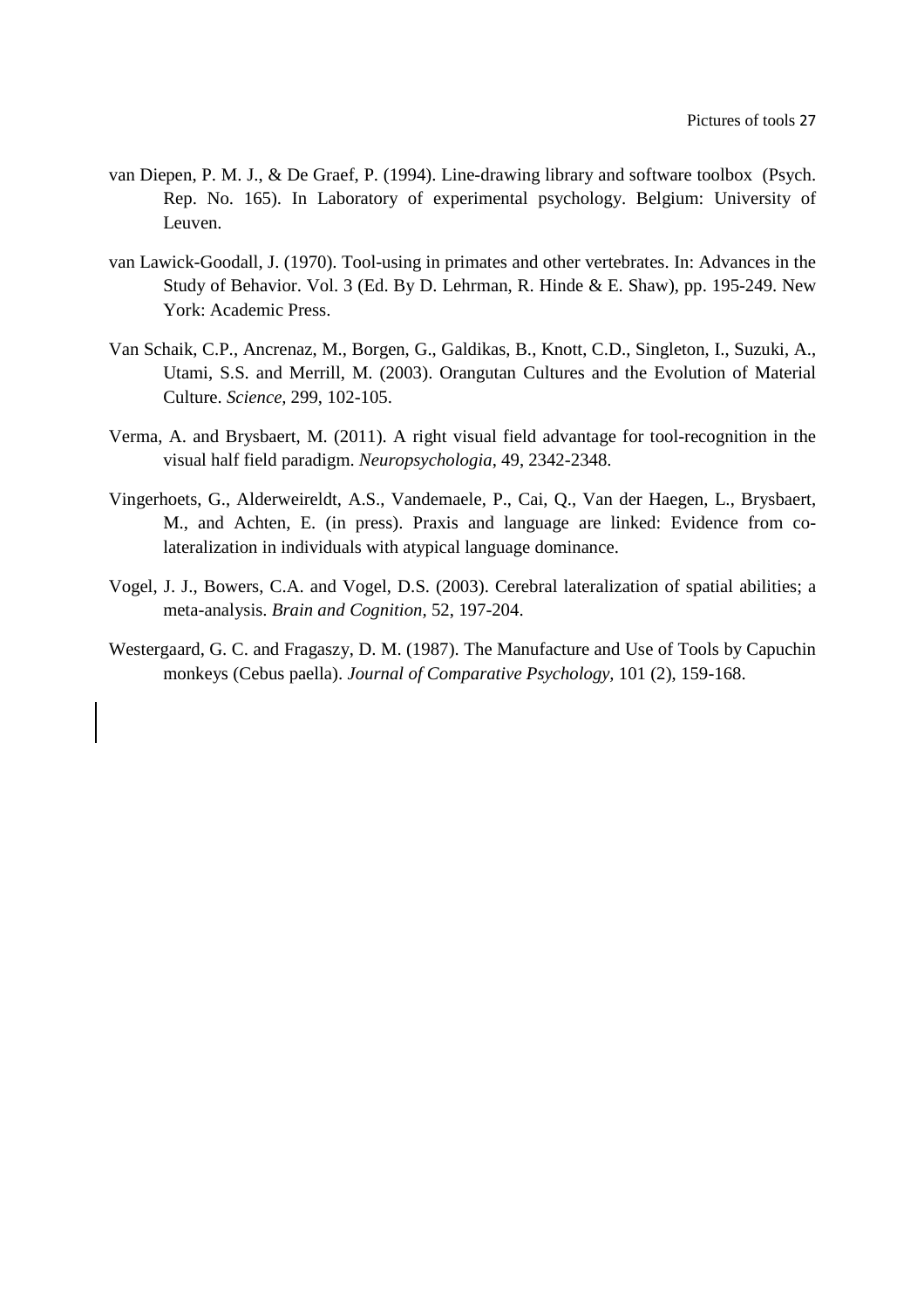**Figures:** 



Figure 1: Showing examples of Objects (Non-tools), Non-Objects and Tools. While Objects and Non-Objects were used in Experiment 1, Objects and Tools were used in Experiment 2.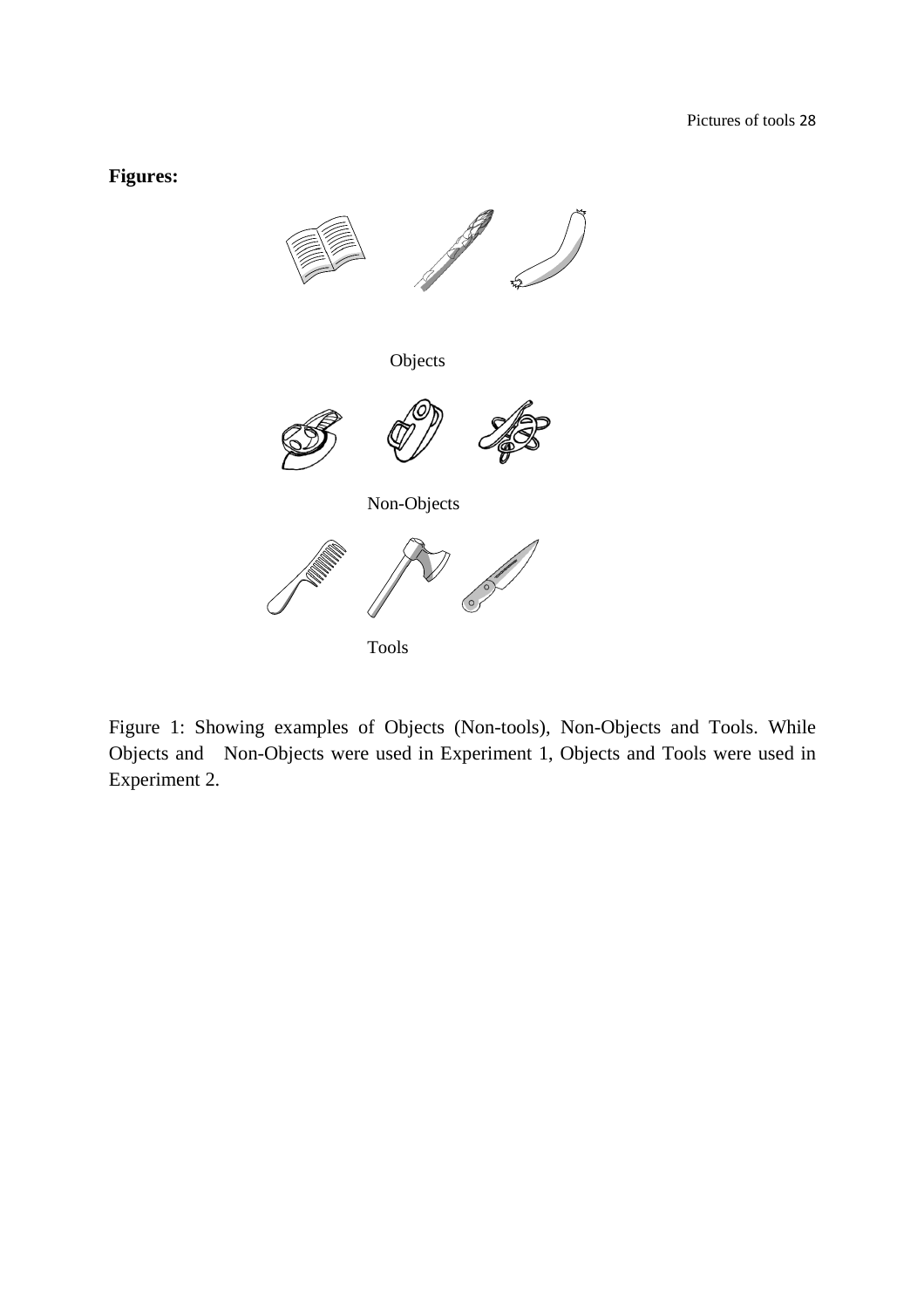

(A) Object Rating Scale (B) Tool Rating Scale

Figure 2: Mean ratings of the pictures on the Object Rating Scale (ORS) and the Tool Rating Scale (TRS). In the object rating scale: a score of 1-3 corresponds to non-objects and a score of 3-6 corresponds to an object. In the tool rating scale: a score of 1-3 corresponds to an object and a score of 3-6 corresponds to a tool. See the Appendix for the rating values of the individual stimuli.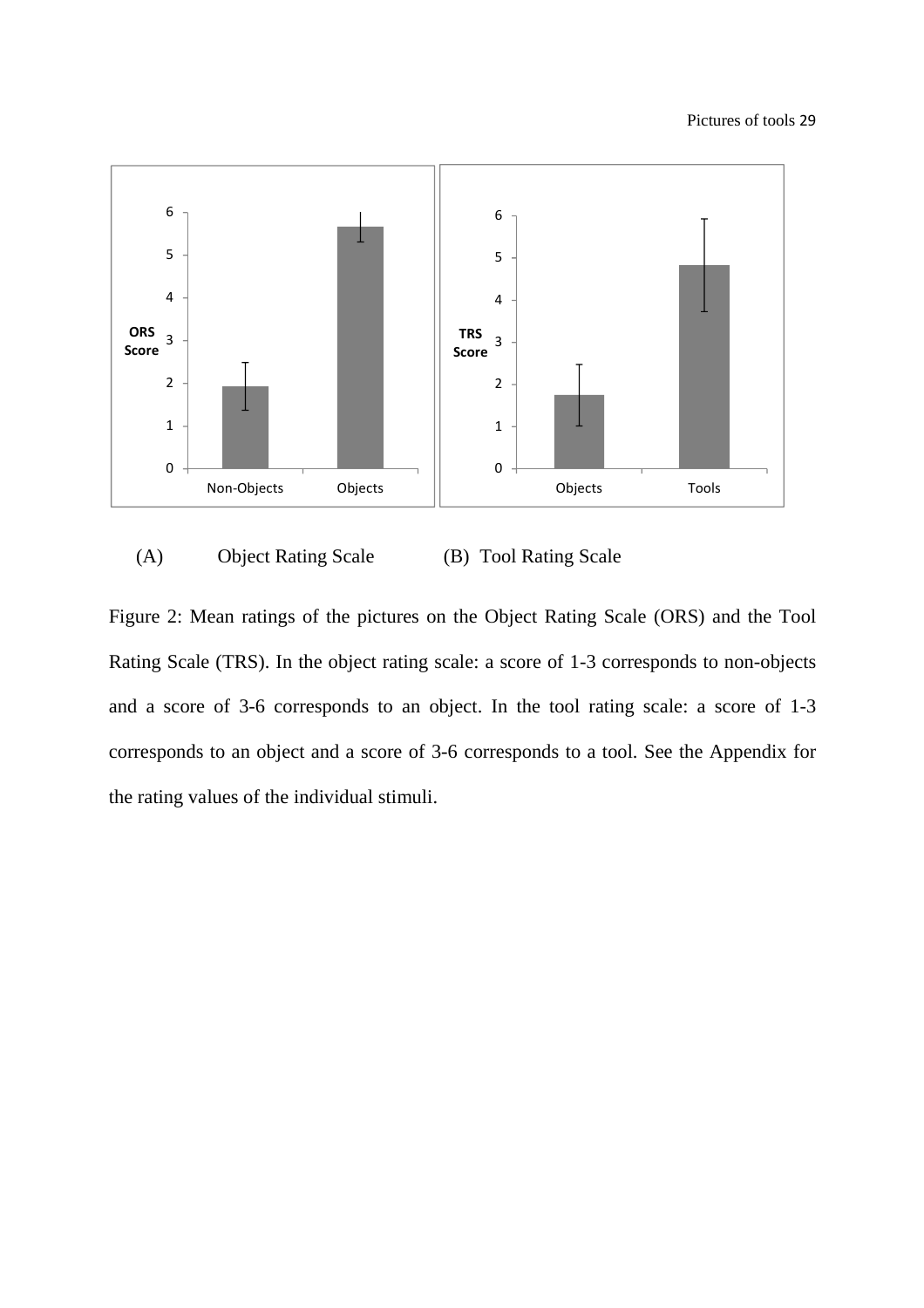Pictures of tools 30



Figure 3: The results from the object recognition task, showing the lack of a clear VHF difference (except for the significant LVF advantage for non-objects in the RTs). Left panel: RT data; right panel: Percentage Acuuracy (P.A.) %.



Figure 4: The results from the tool recognition task, showing the robust RVF advantage in the presence of a very similar performance level as in the object recognition task. Left panel: RT data; right panel: Percentage Accuracy (P.A.) %.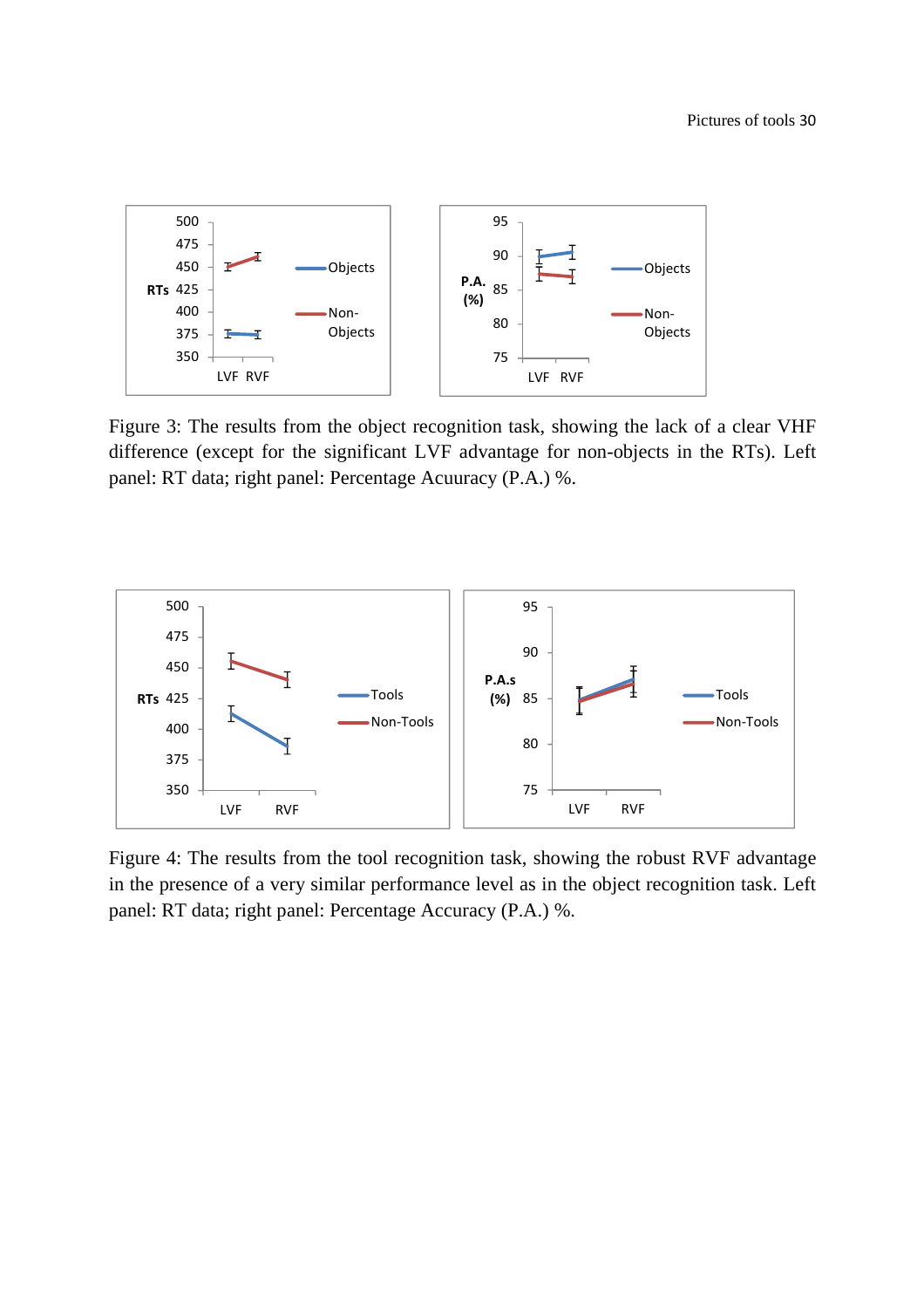Appendix: Triplets of stimuli: objects, non-objects and tools, together with mean ratings in the Object Recognition Scale (ORS) and the Tool Recognition Scale (TRS).

Triplet 1





Maize Non Object 1 Broom

 $(ORS = 5.65$ ; TRS = 1.1)  $(ORS = 2.15)$  (TRS = 5.35)

Triplet 2





Fence Non Object 2 Comb

 $(ORS = 5.5; TRS = 2.15)$   $(ORS = 3.55)$   $(TRS = 5.0)$ 



Triplet 3



Log Non Object 3 Rolling Pin

 $(ORS = 5.85; TRS = 1.65)$   $(ORS = 1.65)$   $(TRS = 5.3)$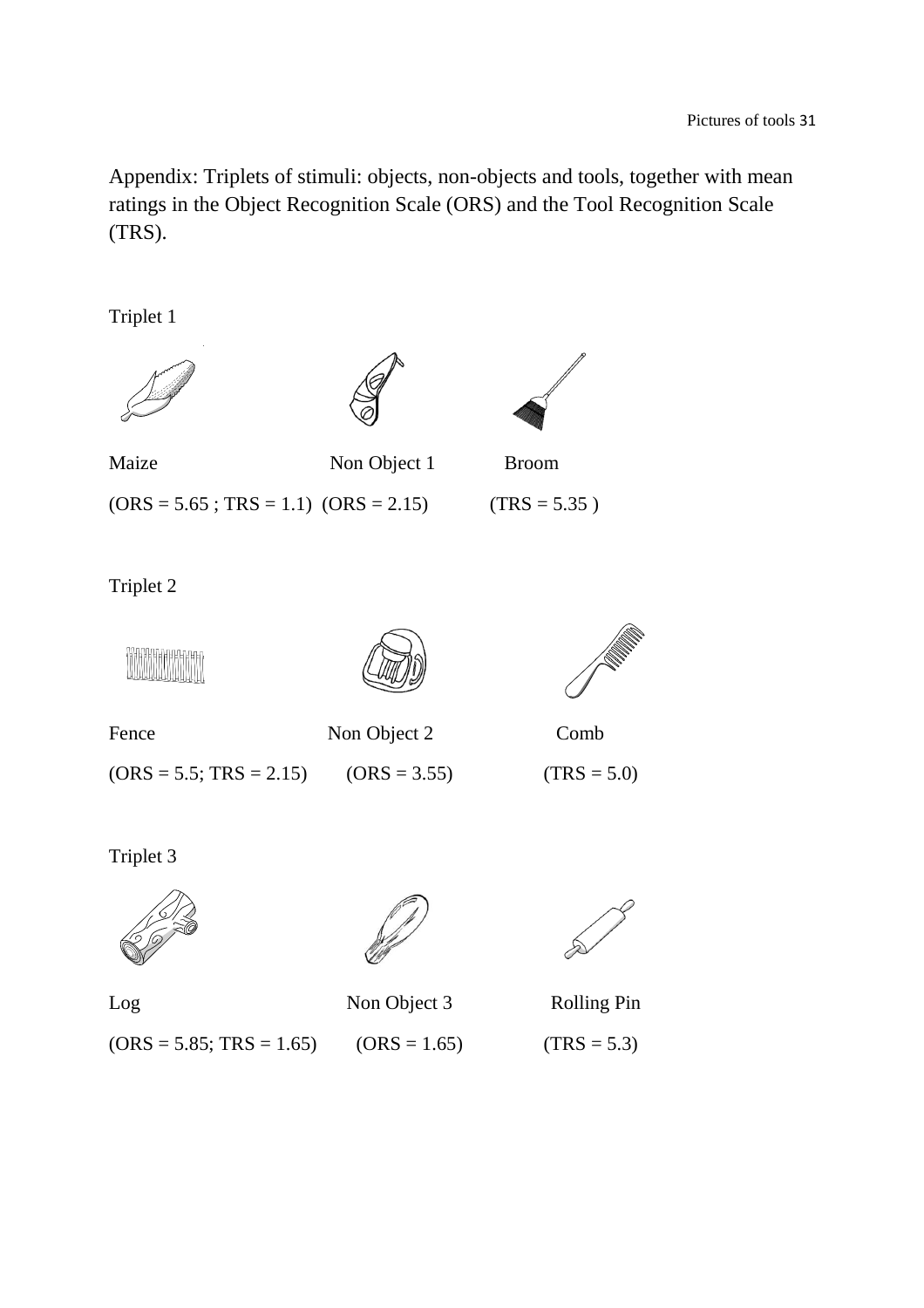





Airplane Non Object 4 Anchor

 $(ORS = 5.89; TRS = 2.5)$   $(ORS = 1.57)$   $(TRS = 4.55)$ 

Triplet 5







Ship Non Object 5 Iron

 $(ORS = 5.84; TRS = 2.1)$   $(ORS = 1.84)$   $(TRS = 5.35)$ 

Triplet 6







Curtain Non Object 6 Harp



 $(ORS = 6.0; TRS = 1.55)$   $(ORS = 1.31)$   $(TRS = 2.6)$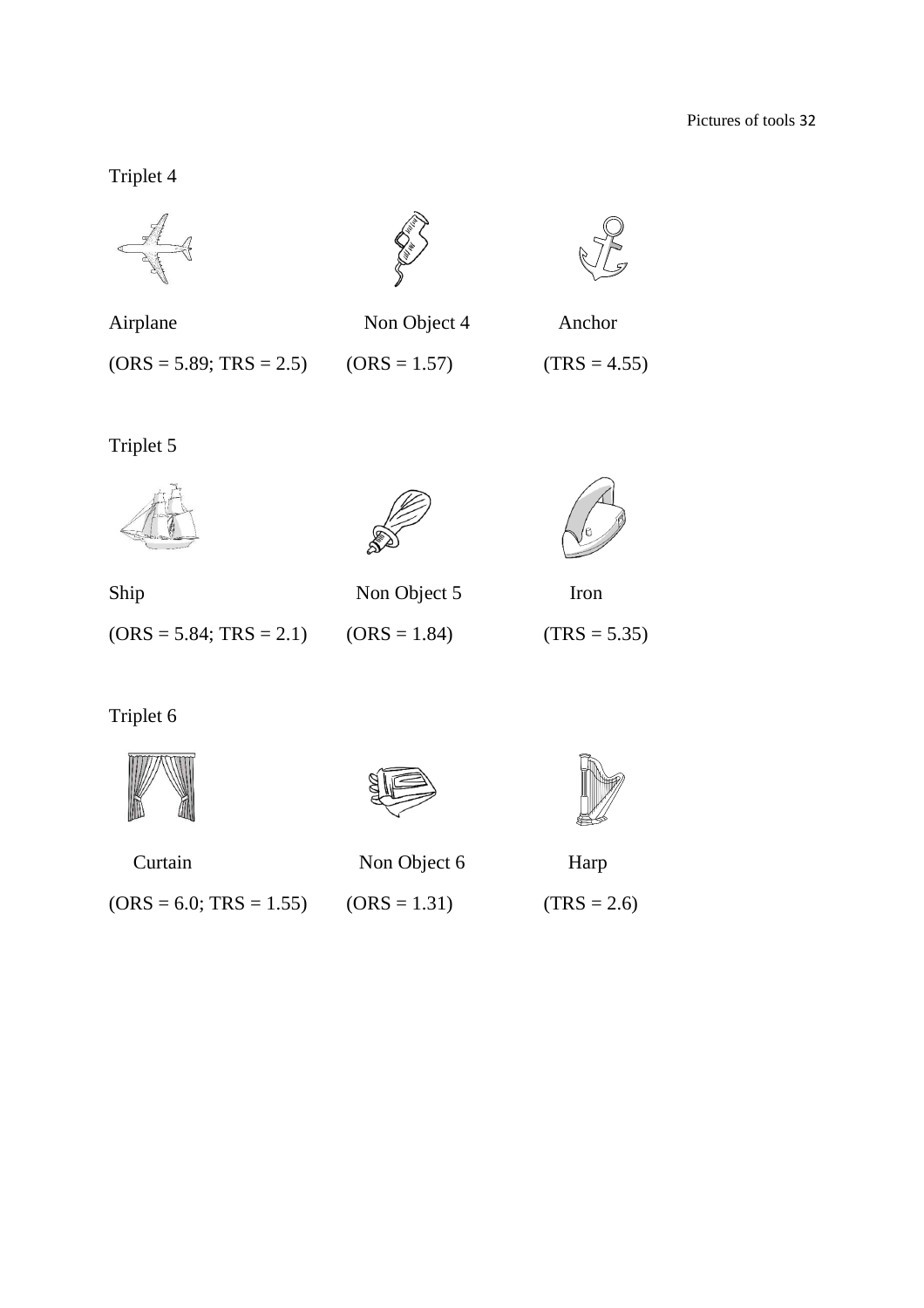





Finger Non Object 7 Pistol

 $(ORS = 5.89; TRS = 3.05)$   $(ORS = 1.52)$   $(TRS = 4.35)$ 

Triplet 8







Pear Non Object 8 Guitar

 $(ORS = 5.94; TRS = 1.2)$   $(ORS = 1.84)$   $(TRS = 2.75)$ 

# Triplet 9







Lamp Non Object 9 Hand-drill

| $(ORS = 5.89; TRS = 2.0)$ | $(ORS = 1.94)$ | $(TRS = 5.9)$ |
|---------------------------|----------------|---------------|
|---------------------------|----------------|---------------|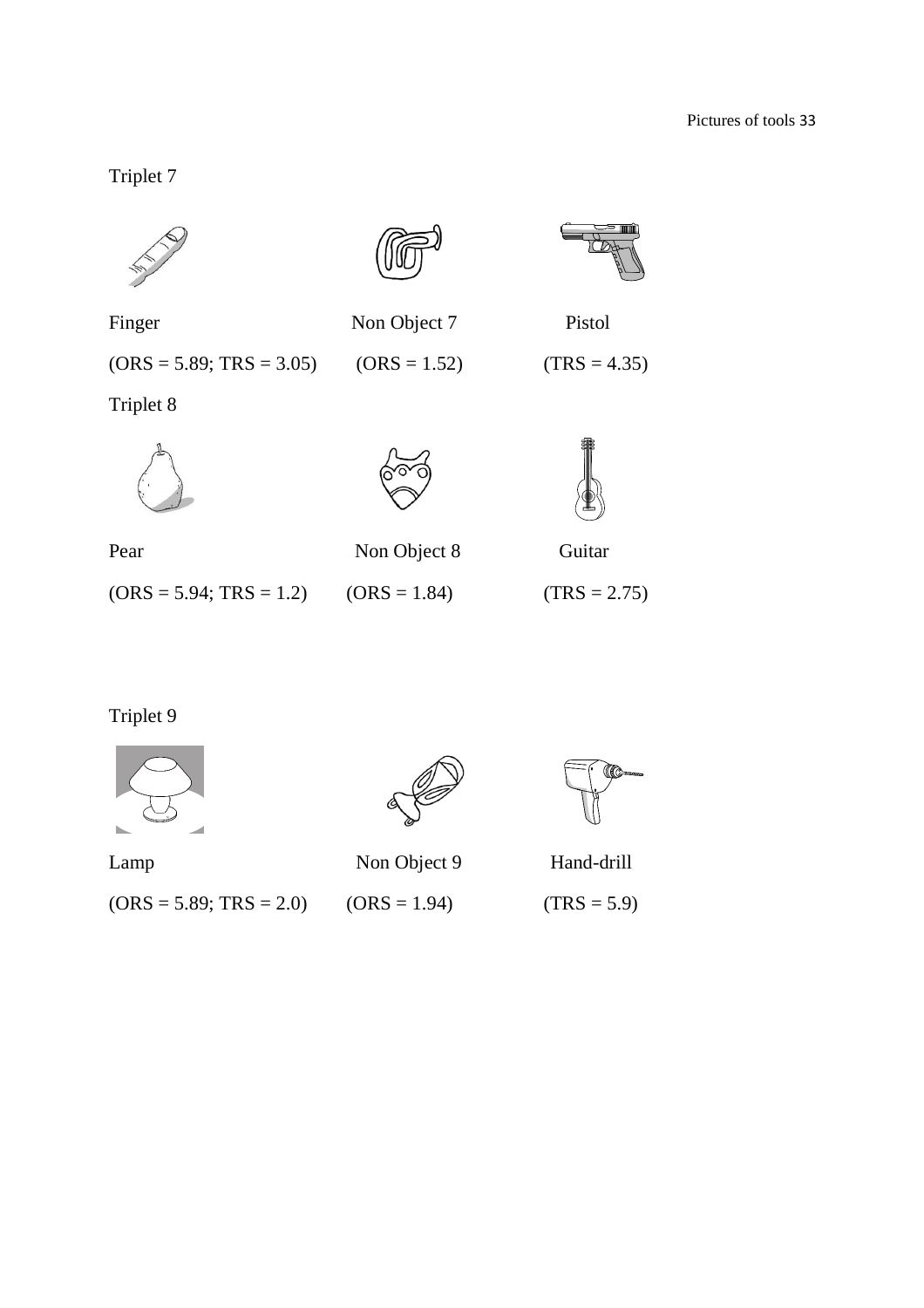





Chocolate Non Object 10 Sharpener

 $(ORS = 5.42; TRS = 1.25)$   $(ORS = 2.36)$   $(TRS = 5.4)$ 

- 
- 

Triplet 11







Pumpkin Non Object 11 Kettle  $(ORS = 5.73; TRS = 1.2)$   $(ORS = 1.36)$   $(TRS = 3.7)$ 

# Triplet 12







Non Object 12 Pipe

|   | ູ |  |  |
|---|---|--|--|
|   |   |  |  |
|   |   |  |  |
|   |   |  |  |
| . |   |  |  |

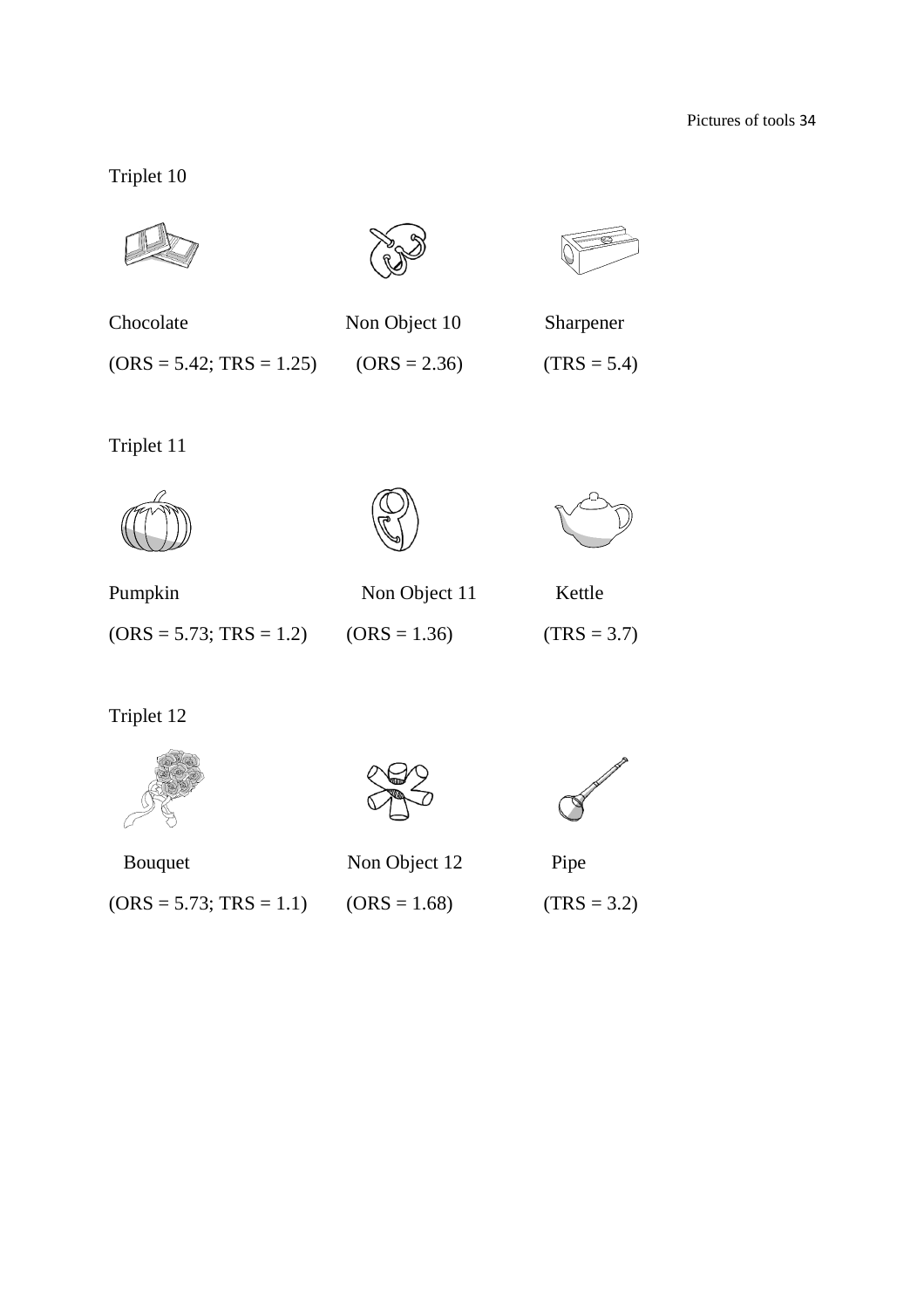





Mushroom Non Object 13 Umbrella

 $(ORS = 5.84; TRS = 1.15)$   $(ORS = 2.0)$   $(TRS = 4.2)$ 

Triplet 14







Band-aid Non Object 14 Wristwatch  $(ORS = 5.65; TRS = 3.35)$   $(ORS = 1.63)$   $(TRS = 3.55)$ 

Triplet 15







Flower Non Object 15 Razor

 $(ORS = 5.89; TRS = 1.1)$   $(ORS = 1.1)$   $(TRS = 5.2)$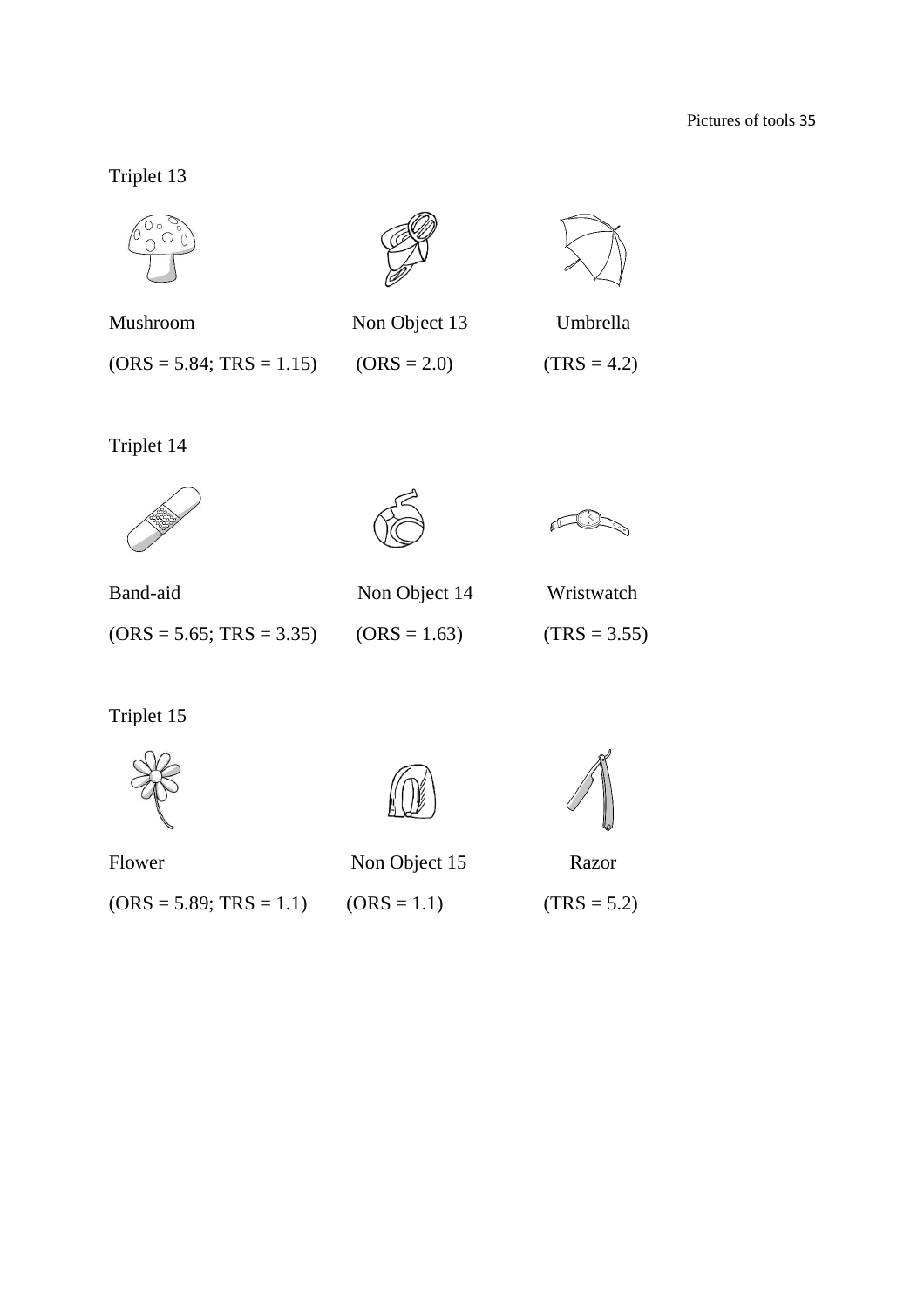



Twig Non Object 16 Zipper

 $(ORS = 5.84; TRS = 1.7)$   $(ORS = 1.26)$   $(TRS = 3.4)$ 

Triplet 17







| Shoe                       | Non Object 17  | Wrench        |
|----------------------------|----------------|---------------|
| $(ORS = 5.94; TRS = 2.15)$ | $(ORS = 1.52)$ | $(TRS = 6.0)$ |

Triplet 18







Carrot Non Object 18 Toothbrush

 $(ORS = 5.68; TRS = 1.05)$   $(ORS = 1.78)$   $(TRS = 5.2)$ 

Triplet 19







 $(ORS = 4.73; TRS = 1.1)$   $(ORS = 1.52)$   $(TRS = 5.2)$ 

Sausage Non Object 19 Stethoscope

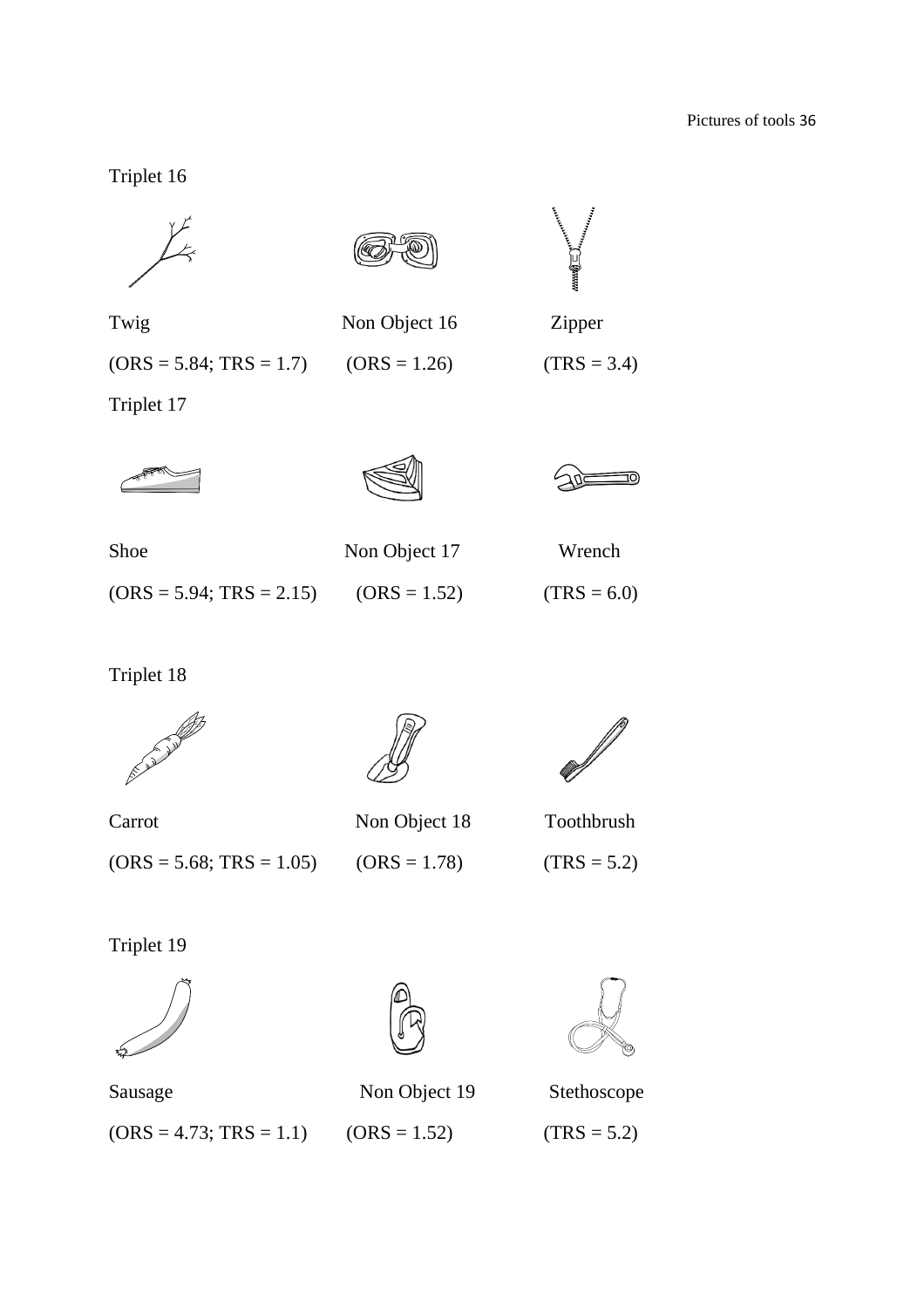| Candle                     | Non Object 20  | Spoon          |
|----------------------------|----------------|----------------|
| $(ORS = 5.84; TRS = 3.15)$ | $(ORS = 2.26)$ | $(TRS = 5.25)$ |
| Triplet 21                 |                |                |
|                            |                |                |
| <b>Boot</b>                | Non Object 21  | Shovel         |
| $(ORS = 5.57; TRS = 2.3)$  | $(ORS = 1.78)$ | $(TRS = 5.6)$  |
| Triplet 22                 |                |                |
|                            |                |                |
| Pillar                     | Non Object 22  | Screwdriver    |
| $(ORS = 5.68; TRS = 1.9)$  | $(ORS = 1.68)$ | $(TRS = 5.9)$  |
|                            |                |                |
| Triplet 23                 |                |                |
|                            |                |                |







 $(ORS = 4.0; TRS = 1.1)$   $(ORS = 1.63)$   $(TRS = 3.0)$ 

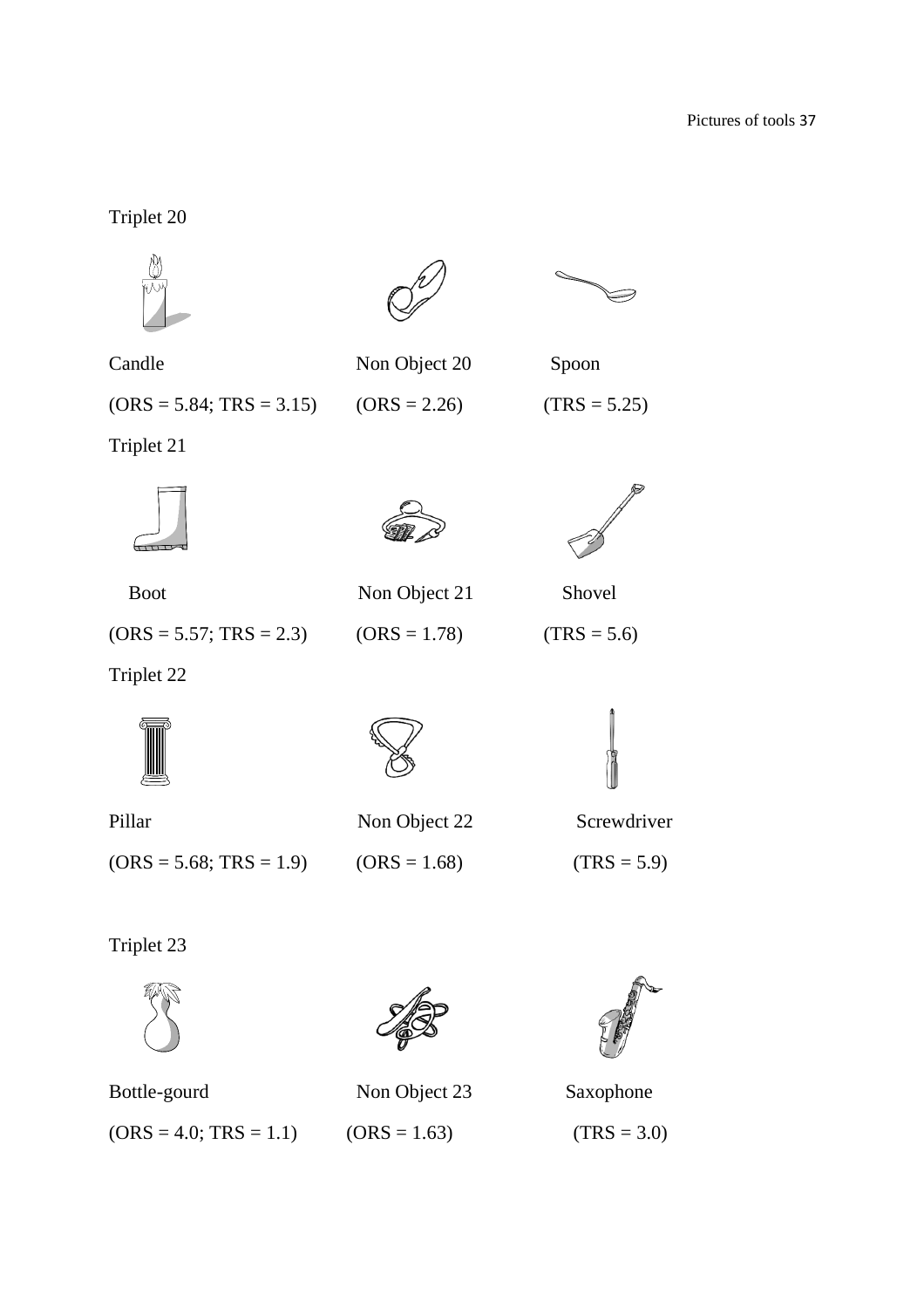





| и<br>u |
|--------|
|--------|

|  | $(ORS = 5.26; TRS = 3.4)$ | $(ORS = 2.04)$ | $(TRS = 6.0)$ |
|--|---------------------------|----------------|---------------|
|--|---------------------------|----------------|---------------|

Incline Non Object 24

Triplet 25



Pamphlet Non Object 25 Ruler

 $(ORS = 5.68; TRS = 2.9)$   $(ORS = 2.52)$   $(TRS = 5.0)$ 

Triplet 26





Spring-onion Non Object 26 Pliers

 $(ORS = 5.52; TRS = 1.15)$   $(ORS = 2.05)$   $(TRS = 5.9)$ 

Triplet 27







Sunflower Non Object 27 Pan  $(ORS = 5.63; TRS = 1.1)$   $(ORS = 1.89)$   $(TRS = 4.65)$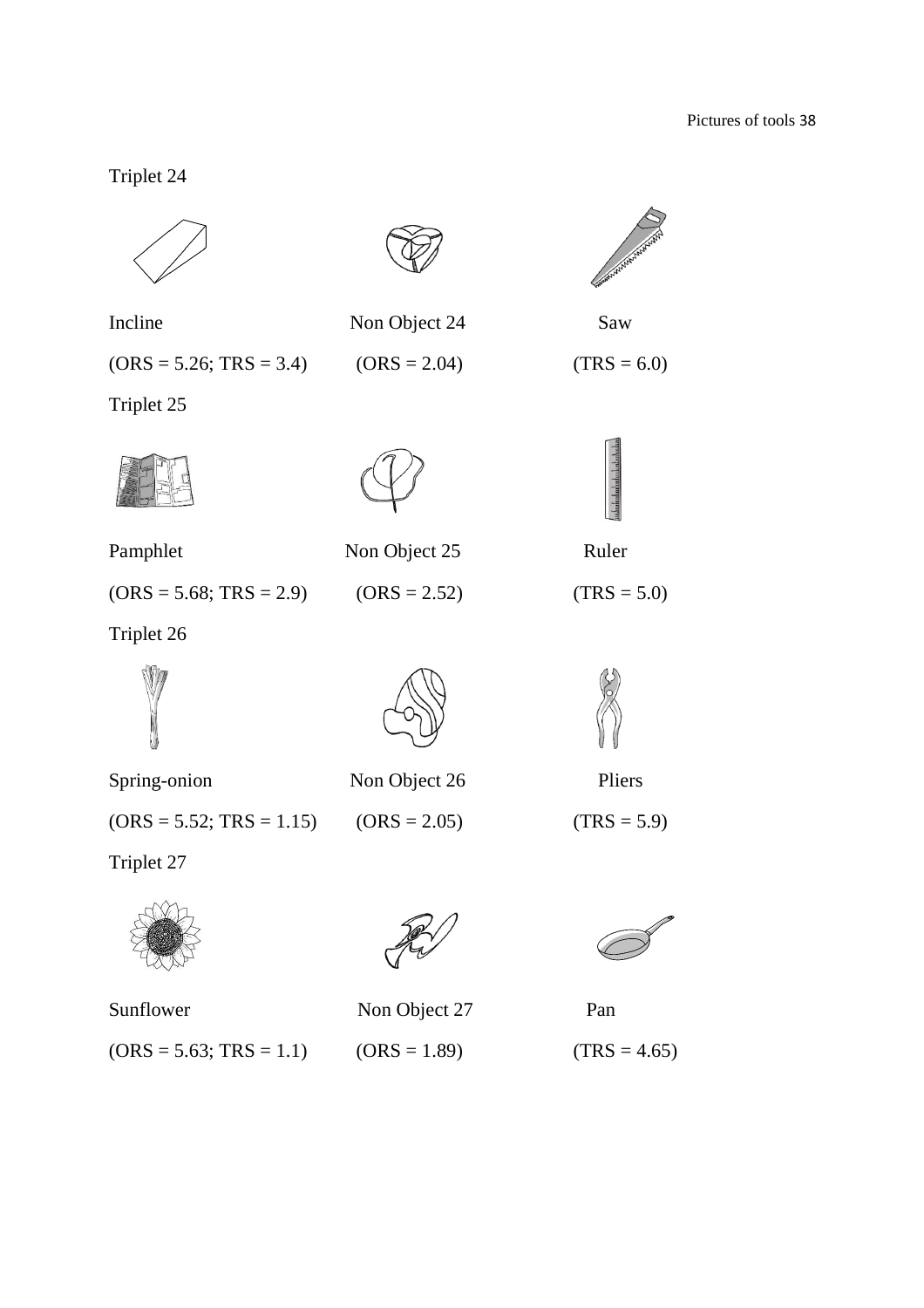





Asparagus Non Object 28 Pen

 $(ORS = 5.47; TRS = 1.04)$   $(ORS = 1.31)$   $(TRS = 5.05)$ 

Triplet 29



Palm Non Object 29 Mop

 $(ORS = 5.73; TRS = 1.15)$   $(ORS = 2.52)$   $(TRS = 5.6)$ 

Triplet 30





Feather Non Object 30 Knife

 $(ORS = 5.78; TRS = 2.6)$   $(ORS = 1.94)$   $(TRS = 5.8)$ 

Triplet 31







Bone Non Object 31 Hammer

 $(ORS = 5.78; TRS = 1.65)$   $(ORS = 1.89)$   $(TRS = 6.0)$ 

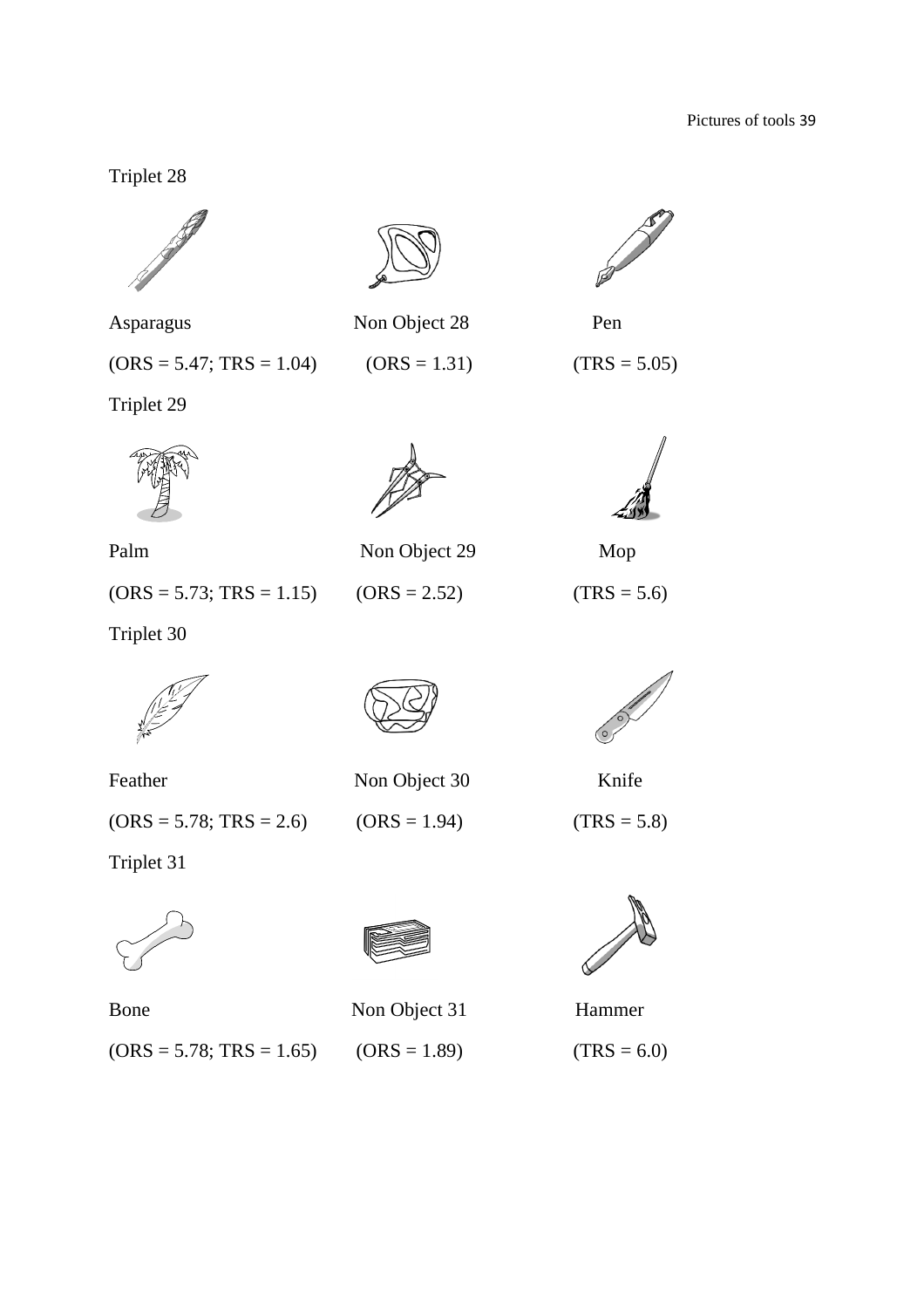| Ice-cream                                | Non Object 32  | Funnell        |
|------------------------------------------|----------------|----------------|
| $(ORS = 5.94; TRS = 1.1)$ $(ORS = 1.42)$ |                | $(TRS = 5.2)$  |
| Triplet 33                               |                |                |
|                                          |                |                |
| Cactus                                   | Non Object 33  | Fork           |
| $(ORS = 5.73; TRS = 1.1)$                | $(ORS = 1.63)$ | $(TRS = 5.35)$ |
| Triplet 34                               |                |                |
|                                          |                |                |
| <b>Book</b>                              | Non Object 34  | Dustpan        |
| $(ORS 6.0; TRS = 1.85)$                  | $(ORS = 2.21)$ | $(TRS = 5.35)$ |
| Triplet 35                               |                |                |
|                                          |                |                |
|                                          |                |                |

 $(ORS = 5.42; TRS = 1.15)$   $(ORS = 3.31)$   $(TRS = 5.7)$ 

Celery Non Object 35 Paint-brush